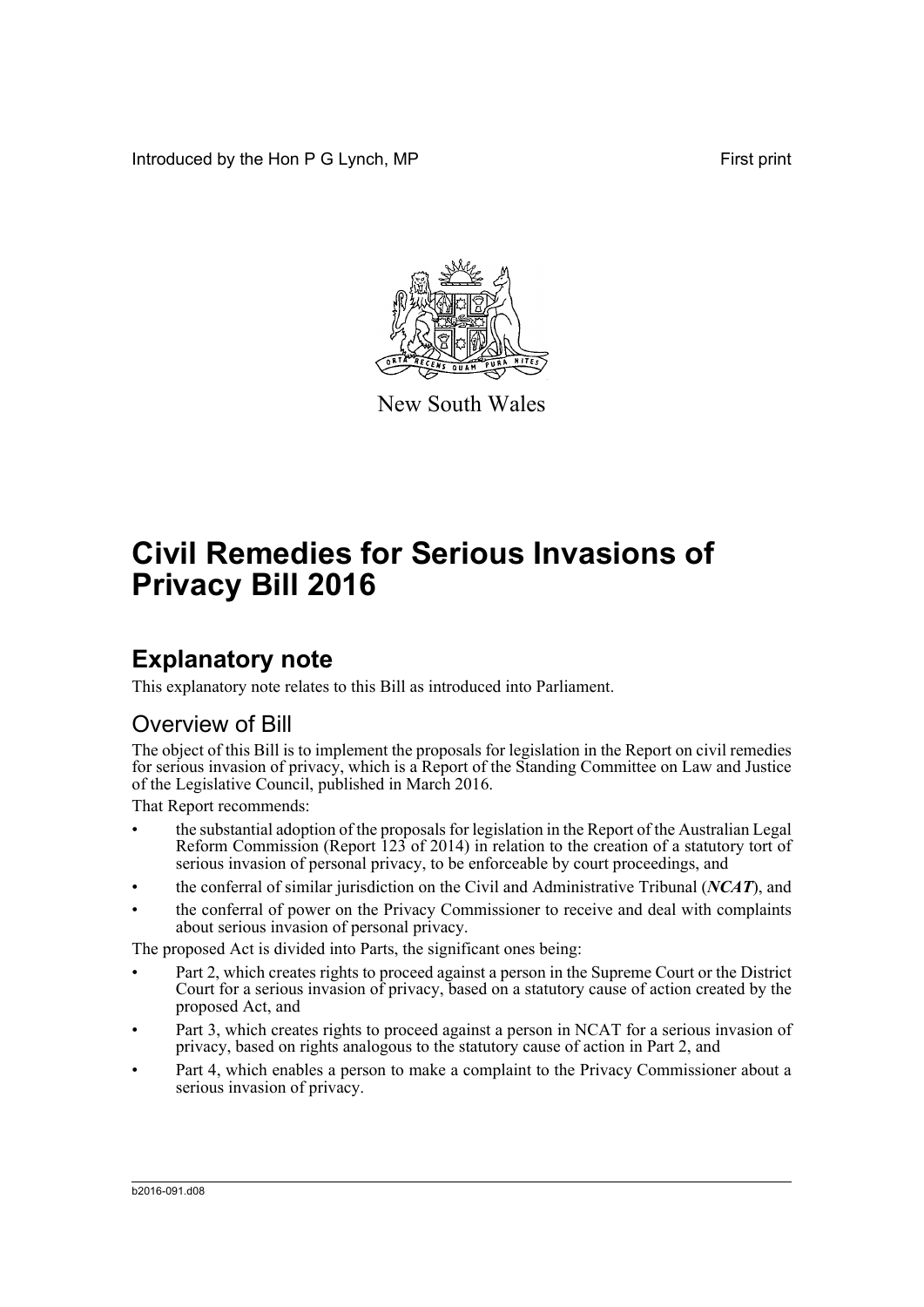## Outline of provisions

## **Part 1 Preliminary**

Part 1 contains preliminary provisions relating to the name of the proposed Act, its commencement by proclamation, definitions and the status of notes in the proposed Act.

**Clause 1** sets out the name (also called the short title) of the proposed Act.

**Clause 2** provides for the commencement of the proposed Act on a day or days to be appointed by proclamation.

**Clause 3** contains definitions used in the proposed Act.

**Clause 4** provides that notes included in the proposed Act do not form part of the proposed Act.

## **Part 2 Cause of action for serious invasion of privacy**

Part 2 creates a statutory cause of action enforceable in the Supreme Court or District Court as a tort (ie a civil wrong). The Part follows the recommendations in the Report of the Standing Committee on Law and Justice, which in turn recommends substantial adoption of legislation recommended by the Australian Law Reform Commission.

## **Division 1 Preliminary**

**Clause 5** is an introductory clause.

## **Division 2 Statutory cause of action for serious invasion of privacy**

**Clause 6** provides that an individual has a statutory cause of action for a serious invasion of privacy.

**Clause 7** provides that an action cannot be brought in respect of conduct of minors for serious invasion of privacy.

**Clause 8** states that the limitation period for bringing an action based on the statutory cause of action is provided for in the *Limitation Act 1969* (see **Schedule 1** to the proposed Act).

**Clause 9** states the two types of invasion of privacy covered by the statutory cause of action, namely intrusion upon seclusion and misuse of private information.

**Clause 10** provides that the statutory cause of action is actionable only where a person in the position of the plaintiff would have had a reasonable expectation of privacy. Criteria are set out for consideration.

**Clause 11** requires the plaintiff prove intent, recklessness or negligence (if the defendant is a government, a governmental entity or a corporation) or intent or recklessness (if the defendant is an individual).

**Clause 12** provides that an action based on the statutory cause of action can succeed only where the invasion of privacy was serious, having regard to criteria set out in the clause.

**Clause 13** provides that the court must be satisfied that the public interest in privacy outweighs any countervailing public interest. Criteria are set out for consideration.

**Clause 14** introduces a "single publication rule". This rule will apply where a person's privacy was invaded by misuse of private information by publishing a statement to the public based on the private information and the statement is later repeated in substantially the same form. The clause provides that any cause of action against the person for serious invasion of privacy in respect of a subsequent publication is to be treated as having arisen on the date of the first publication.

## **Division 3 Defences**

**Clause 15** is an introductory clause.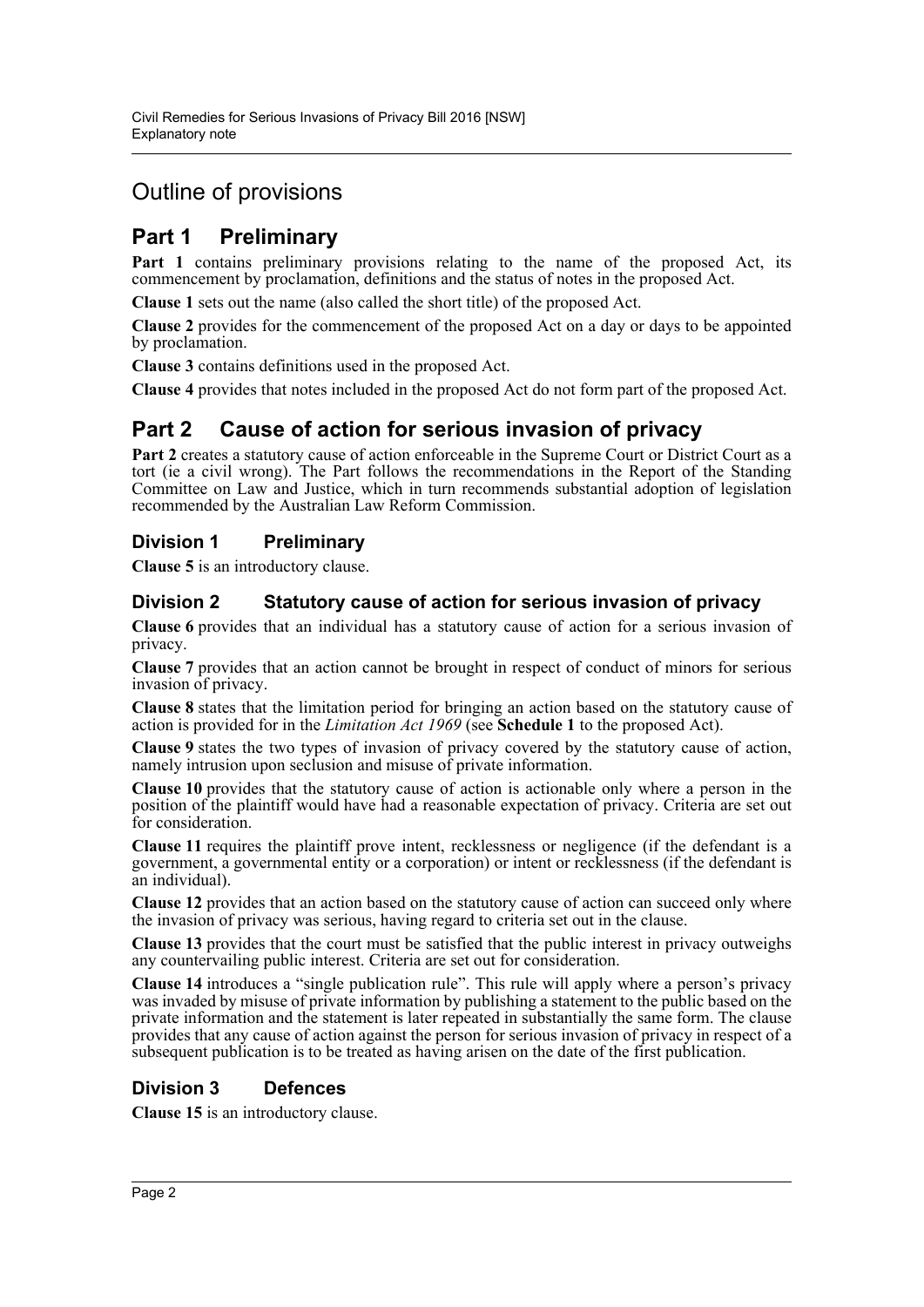**Clause 16** states the defences that are available. These are lawful conduct, protection of a person or property, absolute privilege, publication of a public document, fair report of proceedings of public concern, necessity and consent.

## **Division 4 Remedies**

**Clause 17** is an introductory clause.

**Clause 18** provides that the court may give monetary relief, principally by way of an award of damages, including damages for emotional distress. The court may not award aggravated damages, may award exemplary damages in exceptional circumstances, and may award an account of profits.

**Clause 19** provides that the court may give non-monetary relief, including by way of an injunction, a declaration, an order to deliver up or destroy material or an order requiring a correction or an apology.

### **Division 5 Miscellaneous**

**Clause 20** abolishes any other specific cause of action or tort for the invasion or violation of a person's privacy, but preserves any rights to proceed for defamation, trespass, breach of confidence, negligence, nuisance, injurious falsehood, passing off, intentional infliction of harm or breach of a statutory duty.

**Clause 21** provides that the statutory cause of action does not survive the death of the person whose privacy was invaded.

## **Part 3 NCAT proceedings for serious invasion of privacy**

**Part 3** entitles a person to apply to NCAT for relief for an alleged serious invasion of privacy with provisions based on (though varying from) Part 2 of the proposed Act. The Part follows the recommendations in the Report of the Standing Committee on Law and Justice.

## **Division 1 Preliminary**

**Clause 22** is an introductory clause.

**Clause 23** contains definitions used in the Part.

## **Division 2 Jurisdiction of NCAT**

The provisions of this Division are analogous to those in Division 2 of Part 2.

**Clause 24** confers jurisdiction on NCAT to deal with a claim made by application by an individual (*the applicant*) on the ground that the conduct of another person (*the respondent*) is a serious invasion of the applicant's privacy.

**Clause 25** provides that an application cannot be made in respect of conduct of minors for serious invasion of privacy.

**Clause 26** states an application is to be made before the end of a limitation period of the earlier of one year from the date on which the applicant became aware of the invasion of privacy or three years from the date on which the invasion of privacy occurred. If the invasion of privacy occurred before the applicant reached the age of 18 years and the application would otherwise be excluded by that limitation period, an application can be made within 12 months of reaching that age.

**Clause 27** states the two types of invasion of privacy covered by the right to make a claim for serious invasion of privacy, namely intrusion upon seclusion and misuse of private information.

**Clause 28** provides that an application can be made only where a person in the position of the applicant would have had a reasonable expectation of privacy. Criteria are set out for consideration.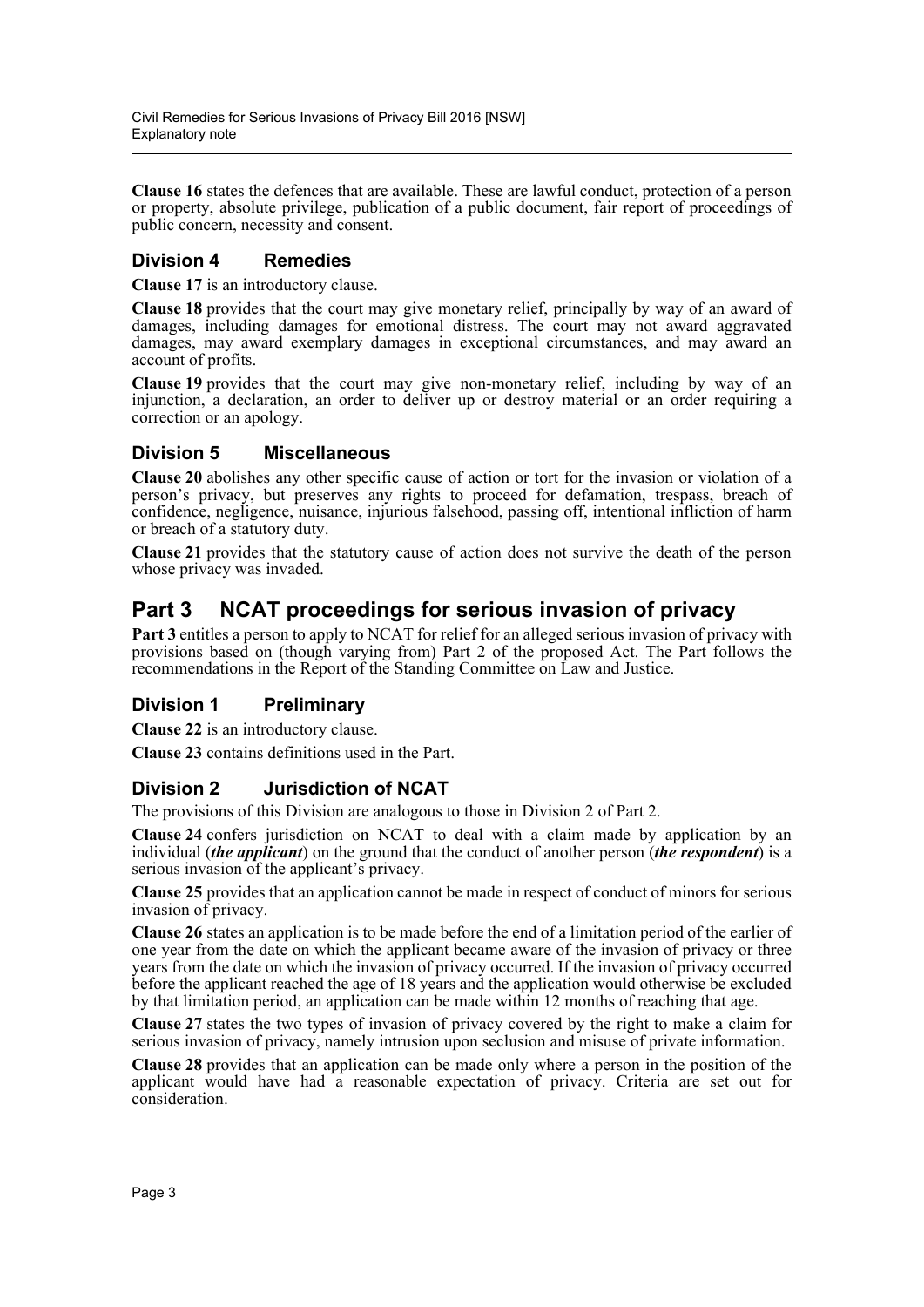**Clause 29** requires the applicant to prove intent, recklessness or negligence (if the respondent is a government, a governmental entity or a corporation) or intent or recklessness (if the respondent is an individual).

**Clause 30** provides that an application can succeed only where the invasion of privacy was serious, having regard to criteria set out in the clause.

**Clause 31** provides that NCAT must be satisfied that the public interest in privacy outweighs any countervailing public interest. Criteria are set out for consideration.

**Clause 32** introduces a "single publication rule". This rule will apply where a person's privacy was invaded by misuse of private information by publishing a statement to the public based on the private information and the statement is later repeated in substantially the same form. The clause provides that any right to make a claim against the person for serious invasion of privacy in respect of a subsequent publication is to be treated as having arisen on the date of the first publication.

## **Division 3 Defences**

The provisions of this Division are analogous to those in Division 3 of Part 2.

**Clause 33** is an introductory clause.

**Clause 34** states the defences that are available. These are lawful conduct, protection of a person or property, absolute privilege, publication of a public document, fair report of proceedings of public concern, necessity and consent.

## **Division 4 Remedies**

The provisions of this Division are analogous to those in Division 4 of Part 2. However, the monetary relief that may be given under clause 36 is narrower than that under clause 18.

**Clause 35** is an introductory clause.

**Clause 36** provides that the court may give monetary relief, principally by way of an award of damages, including damages for emotional distress. Damages cannot be greater than an amount equal to the jurisdictional limit of the District Court (\$750,000). NCAT may not award aggravated damages, exemplary damages or an account of profits.

**Clause 37** provides that NCAT may give non-monetary relief, including by way of an order restraining conduct, a declaration, an order to deliver up or destroy material or an order requiring a correction or an apology.

## **Part 4 Role of Privacy Commissioner**

Part 4 provides a role for the Privacy Commissioner in respect of serious invasion of an individual's privacy. The Part follows the recommendations in the Report of the Standing Committee on Law and Justice.

## **Division 1 Preliminary**

**Clause 38** is an introductory clause.

**Clause 39** contains definitions used in the Part.

## **Division 2 Role of Privacy Commissioner**

**Clause 40** provides that the role of the Privacy Commissioner under the proposed Act is:

- (a) to receive and deal with complaints about serious invasions of privacy, and
- (b) to assist a court as amicus curiae (friend of the court), or assist NCAT in a similar role, in connection with an alleged serious invasion of privacy, and
- (c) to intervene in proceedings before a court or NCAT in connection with an alleged serious invasion of privacy.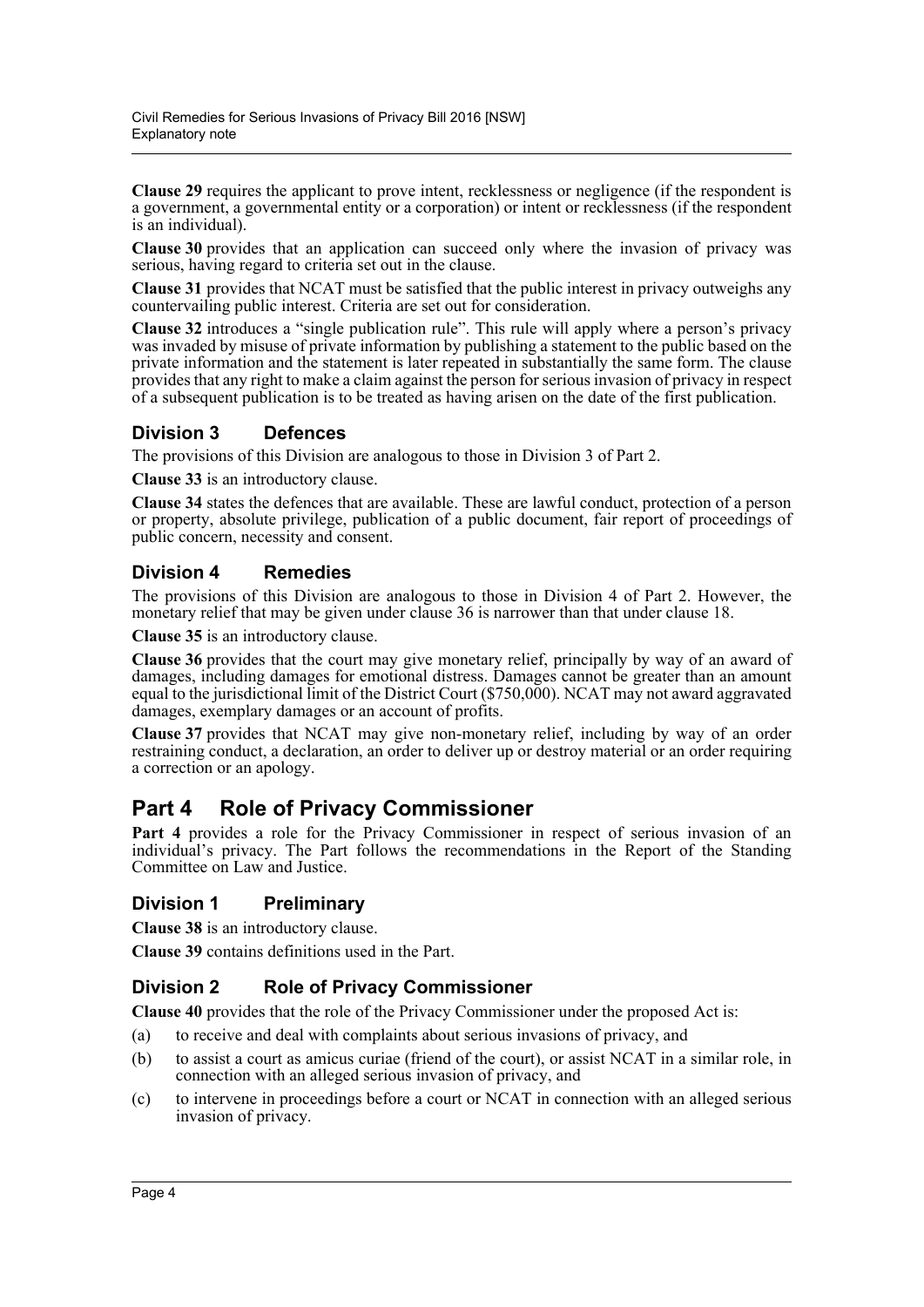## **Division 3 Complaints**

**Clause 41** authorises an individual (*the complainant*) to make a complaint to the Privacy Commissioner about an alleged serious invasion of the complainant's privacy by a person (*the respondent*).

**Clause 42** contains provisions about making and withdrawing complaints.

**Clause 43** empowers the Privacy Commissioner to conduct a preliminary assessment of a complaint to decide whether to deal with the complaint.

**Clause 44** authorises the Privacy Commission to refer a complaint to another authority.

**Clause 45** provides for the Privacy Commissioner to deal with a complaint.

**Clause 46** provides that the Privacy Commissioner may endeavour to deal with a complaint by conciliation.

## **Division 4 Determination of complaints**

**Clause 47** provides that the Privacy Commissioner may make a determination dismissing the complaint or, if the complaint is substantiated, a determination that includes one or more of the following:

- (a) declaring that the respondent has engaged in conduct constituting a serious invasion of privacy and must not repeat or continue conduct of that kind,
- (b) declaring that the respondent must take steps to ensure that certain conduct is not repeated or continued,
- (c) declaring that the respondent must redress any loss or damage suffered by the complainant, including, for example, to make an apology or to cause any relevant material to be taken down,
- (d) declaring that it would be inappropriate for any further action to be taken.

**Clause 48** provides that proceedings to enforce a determination may be commenced in NCAT by the complainant or the Privacy Commissioner by application to NCAT.

**Clause 49** provides that the Privacy Commissioner may refer a complaint to NCAT where there is a failure to act within a reasonable time on a determination made in relation to the complaint.

**Clause 50** enables the Privacy Commissioner to make reports of findings and recommendations and to furnish any such reports to the complainant and other relevant persons or bodies.

## **Division 5 Miscellaneous**

**Clause 51** states that Part 4 does not prevent a complainant or former complainant from commencing proceedings at any time in a court or NCAT in respect of a serious invasion of privacy.

## **Part 5 Miscellaneous**

**Clause 52** provides that NCAT rules may be made for or with respect to any aspect of NCAT's jurisdiction or functions under this Act, including:

- (a) the composition of the Administrative and Equal Opportunity Division of NCAT when exercising jurisdiction or functions under the proposed Act, and
- (b) applications to and proceedings in NCAT under the proposed Act.

**Clause 53** authorises regulations to be made for the purposes of the proposed Act.

**Clause 54** provides that the proposed Act does not apply to existing invasions of privacy.

**Clause 55** provides for the proposed Act to be reviewed after 5 years.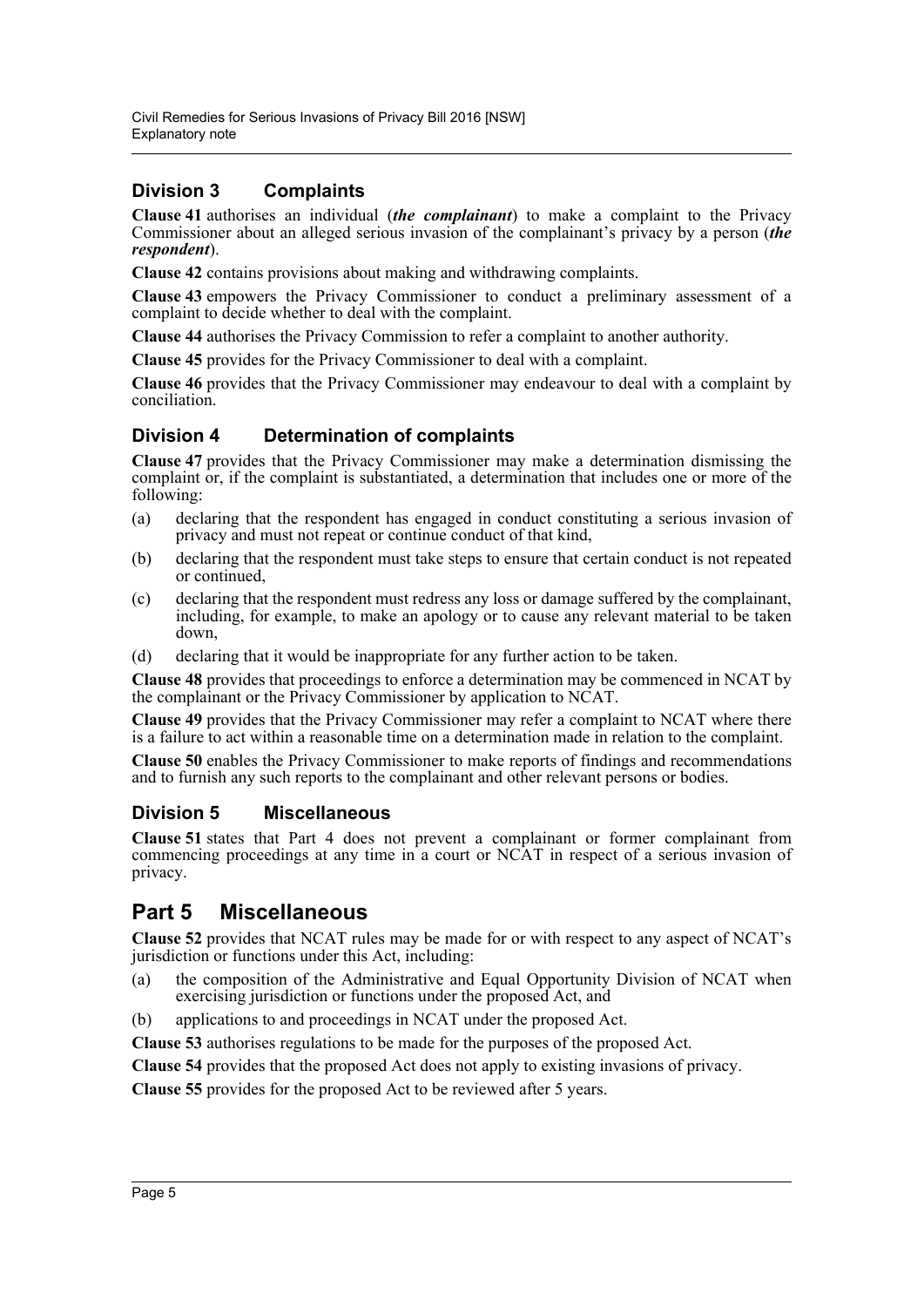## **Schedule 1 Amendment of Limitation Act 1969 No 31**

The *Limitation Act 1969* is proposed to be amended to provide a limitation period for commencing actions based on the statutory cause of action. The limitation period is the earlier of one year from the date on which the plaintiff became aware of the invasion of privacy or three years from the date on which the invasion of privacy occurred. If the invasion of privacy occurred before the plaintiff reached the age of 18 years and the action would otherwise be excluded by that limitation period, an action can be commenced within 12 months of reaching that age.

## **Schedule 2 Amendment of Privacy and Personal Information Protection Act 1998 No 133**

The *Privacy and Personal Information Protection Act 1998* is proposed to be amended to make it clear that a complaint under the proposed Act is to be dealt with under the proposed Act and not under the *Privacy and Personal Information Protection Act 1998*.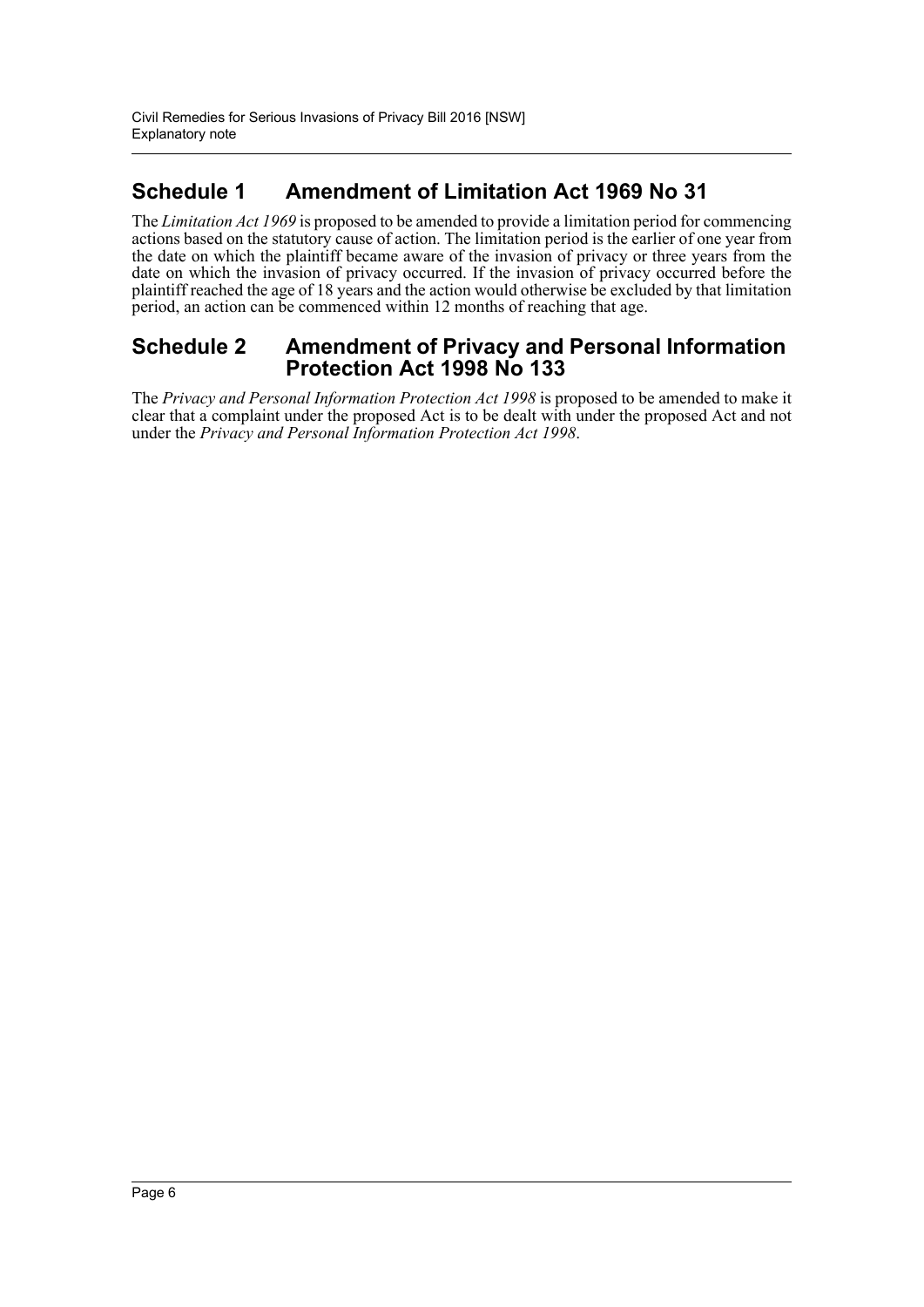Introduced by the Hon P G Lynch, MP First print



New South Wales

# **Civil Remedies for Serious Invasions of Privacy Bill 2016**

# **Contents**

|        |             |                                                                                | Page                                                                 |
|--------|-------------|--------------------------------------------------------------------------------|----------------------------------------------------------------------|
| Part 1 |             | <b>Preliminary</b>                                                             |                                                                      |
|        | 2<br>3<br>4 | Name of Act<br>Commencement<br>Definitions<br><b>Notes</b>                     | $\overline{2}$<br>$\overline{2}$<br>$\overline{2}$<br>$\overline{2}$ |
| Part 2 |             | Cause of action for serious invasion of privacy                                |                                                                      |
|        |             | <b>Division 1</b><br>Preliminary                                               |                                                                      |
|        | 5           | Introduction                                                                   | 3                                                                    |
|        |             | <b>Division 2</b><br>Statutory cause of action for serious invasion of privacy |                                                                      |
|        | 6           | Statutory cause of action                                                      | 3                                                                    |
|        | 7           | Exemption for conduct of minors                                                | 3                                                                    |
|        | 8           | Time limit for bringing action                                                 | $\ensuremath{\mathsf{3}}$                                            |
|        | 9           | Types of invasion of privacy                                                   | $\ensuremath{\mathsf{3}}$                                            |
|        | 10          | Reasonable expectation of privacy                                              | 3                                                                    |
|        | 11          | Proof of fault                                                                 | 4                                                                    |
|        | 12          | Invasion of privacy to be serious                                              | 4                                                                    |
|        | 13          | Balancing privacy with other interests                                         | 4                                                                    |
|        | 14          | Single publication rule                                                        | 5                                                                    |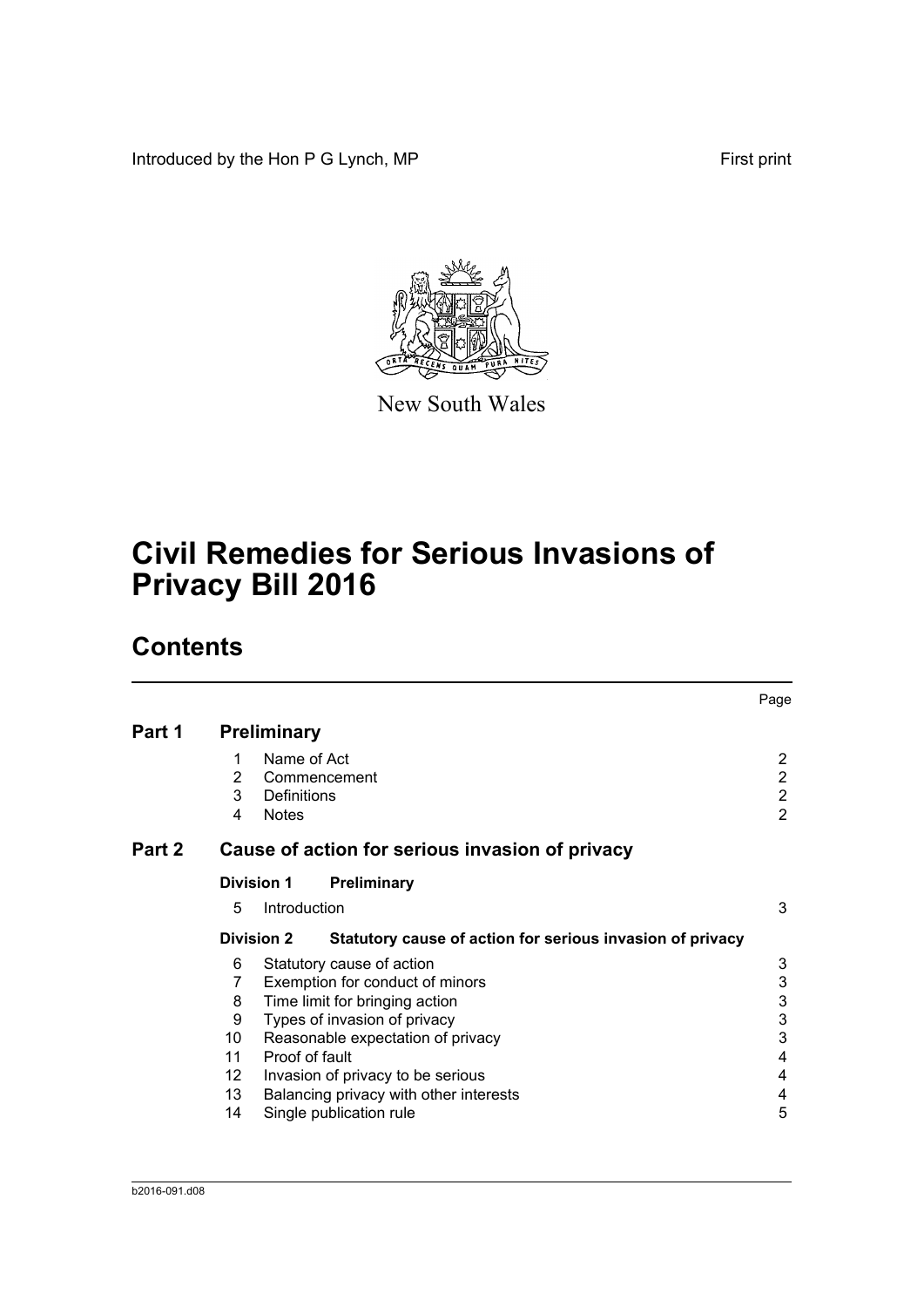|        |                                                    |                                                                                                                                                                                                                                                                                                                                                 | Page                                                          |
|--------|----------------------------------------------------|-------------------------------------------------------------------------------------------------------------------------------------------------------------------------------------------------------------------------------------------------------------------------------------------------------------------------------------------------|---------------------------------------------------------------|
|        | Division 3                                         | <b>Defences</b>                                                                                                                                                                                                                                                                                                                                 |                                                               |
|        | 15<br><b>Defences</b><br>16                        | Preliminary                                                                                                                                                                                                                                                                                                                                     | 5<br>5                                                        |
|        | <b>Division 4</b>                                  | <b>Remedies</b>                                                                                                                                                                                                                                                                                                                                 |                                                               |
|        | 17<br>18<br>19                                     | Preliminary<br>Monetary relief<br>Non-monetary relief                                                                                                                                                                                                                                                                                           | 6<br>6<br>$\overline{7}$                                      |
|        | Division 5                                         | <b>Miscellaneous</b>                                                                                                                                                                                                                                                                                                                            |                                                               |
|        | 20<br>21                                           | Relationship of cause of action to other rights<br>Non-survival of statutory cause of action                                                                                                                                                                                                                                                    | 7<br>8                                                        |
| Part 3 |                                                    | NCAT proceedings for serious invasion of privacy                                                                                                                                                                                                                                                                                                |                                                               |
|        | <b>Division 1</b>                                  | Preliminary                                                                                                                                                                                                                                                                                                                                     |                                                               |
|        | 22<br>23                                           | Introduction<br><b>Definitions</b>                                                                                                                                                                                                                                                                                                              | 9<br>9                                                        |
|        | <b>Division 2</b>                                  | <b>Jurisdiction of NCAT</b>                                                                                                                                                                                                                                                                                                                     |                                                               |
|        | 24<br>25<br>26<br>27<br>28<br>29<br>30<br>31<br>32 | Jurisdiction of NCAT in relation to serious invasion of privacy<br>Exemption for conduct of minors<br>Limitation period for making application<br>Types of invasion of privacy<br>Reasonable expectation of privacy<br>Proof of fault<br>Invasion of privacy to be serious<br>Balancing privacy with other interests<br>Single publication rule | 9<br>9<br>9<br>$\boldsymbol{9}$<br>10<br>10<br>10<br>11<br>11 |
|        | <b>Division 3</b>                                  | <b>Defences</b>                                                                                                                                                                                                                                                                                                                                 |                                                               |
|        | 33<br>Defences<br>34                               | Preliminary                                                                                                                                                                                                                                                                                                                                     | 11<br>12                                                      |
|        | Division 4<br>35<br>36<br>37                       | <b>Remedies</b><br>Preliminary<br>Monetary relief<br>Non-monetary relief                                                                                                                                                                                                                                                                        | 12<br>12<br>13                                                |
| Part 4 |                                                    | <b>Role of Privacy Commissioner</b>                                                                                                                                                                                                                                                                                                             |                                                               |
|        | <b>Division 1</b>                                  | Preliminary                                                                                                                                                                                                                                                                                                                                     |                                                               |
|        | 38<br>39                                           | Introduction<br><b>Definitions</b>                                                                                                                                                                                                                                                                                                              | 15<br>15                                                      |
|        | <b>Division 2</b><br>40<br>Role                    | <b>Role of Privacy Commissioner</b>                                                                                                                                                                                                                                                                                                             | 15                                                            |
|        | <b>Division 3</b>                                  | <b>Complaints</b>                                                                                                                                                                                                                                                                                                                               |                                                               |
|        | 41                                                 | Making of complaint                                                                                                                                                                                                                                                                                                                             | 15                                                            |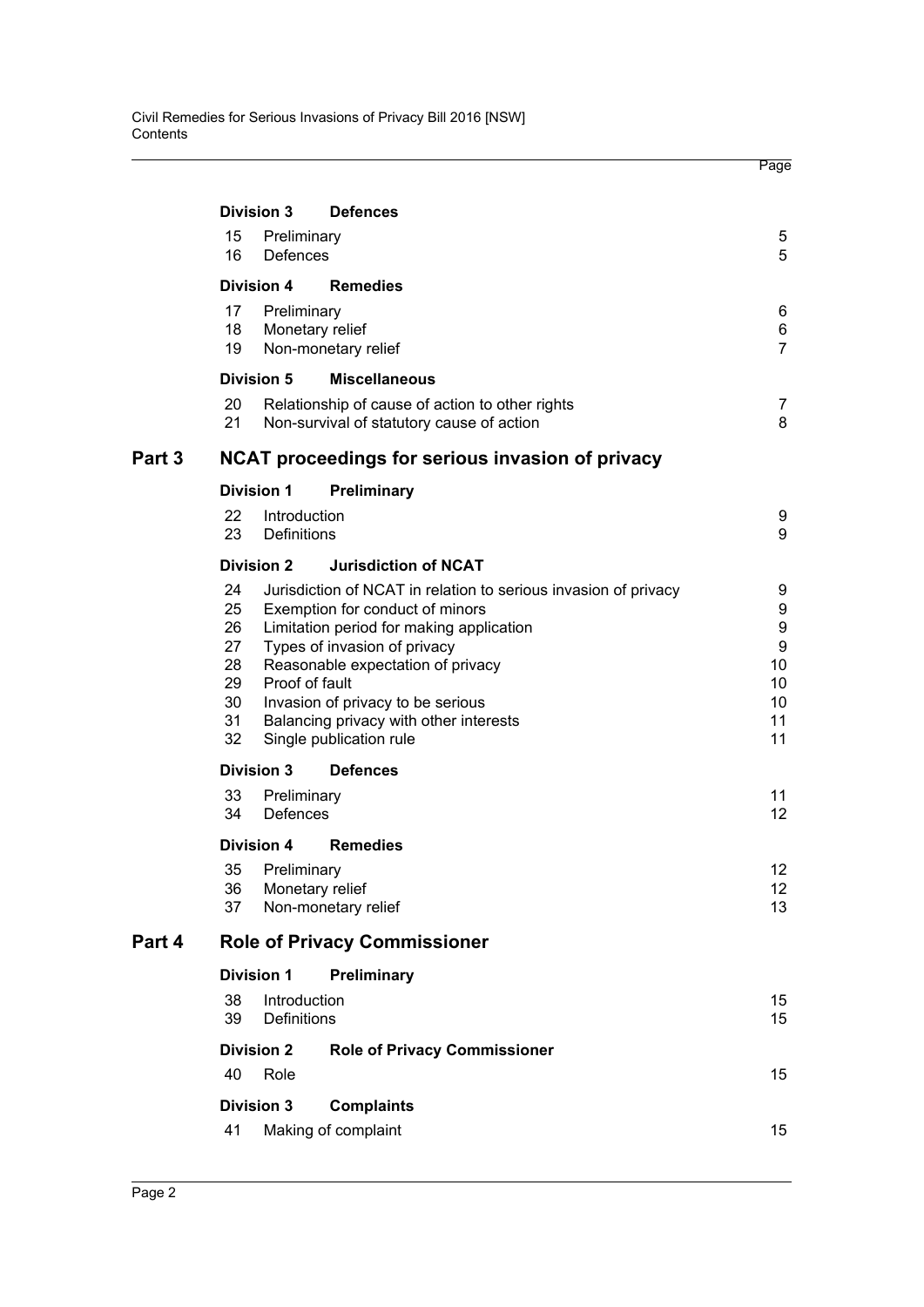|                   |    |                                                                                    | Page |
|-------------------|----|------------------------------------------------------------------------------------|------|
|                   | 42 | Provisions about complaints                                                        | 15   |
|                   | 43 | Preliminary assessment of complaint                                                | 16   |
|                   | 44 | Referring complaint to other authorities                                           | 16   |
|                   | 45 | Dealing with complaint                                                             | 16   |
|                   | 46 | Conciliation                                                                       | 16   |
|                   |    | <b>Division 4</b><br><b>Determination of complaints</b>                            |      |
|                   | 47 | Determination of Privacy Commissioner                                              | 16   |
|                   | 48 | Proceedings to enforce determination                                               | 17   |
|                   | 49 | Referral to NCAT                                                                   | 18   |
|                   | 50 | Reports of Privacy Commissioner                                                    | 18   |
|                   |    | Division 5<br><b>Miscellaneous</b>                                                 |      |
|                   | 51 | Complainant may commence proceedings in court or NCAT                              | 18   |
| Part 5            |    | <b>Miscellaneous</b>                                                               |      |
|                   | 52 | <b>NCAT rules</b>                                                                  | 19   |
|                   | 53 | Regulations                                                                        | 19   |
|                   | 54 | Act does not apply to pre-existing invasions of privacy                            | 19   |
|                   | 55 | Review of Act                                                                      | 19   |
| Schedule 1        |    | Amendment of Limitation Act 1969 No 31                                             | 20   |
| <b>Schedule 2</b> |    | <b>Amendment of Privacy and Personal Information Protection Act</b><br>1998 No 133 | 22   |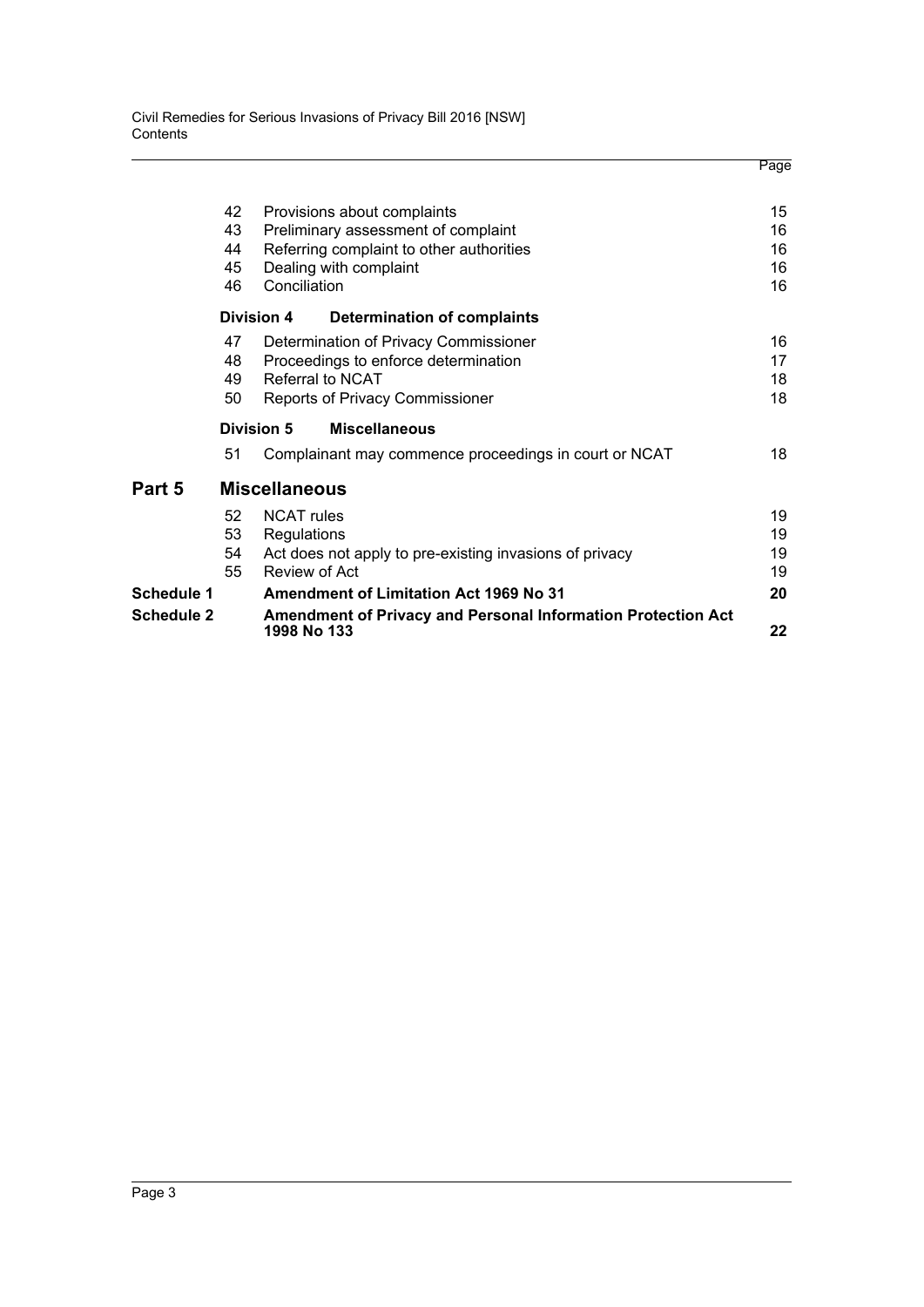

New South Wales

# **Civil Remedies for Serious Invasions of Privacy Bill 2016**

No , 2016

## **A Bill for**

An Act to provide civil remedies for serious invasions of privacy; and to confer jurisdiction on the Privacy Commissioner and the Civil and Administrative Tribunal to deal with serious invasions of privacy.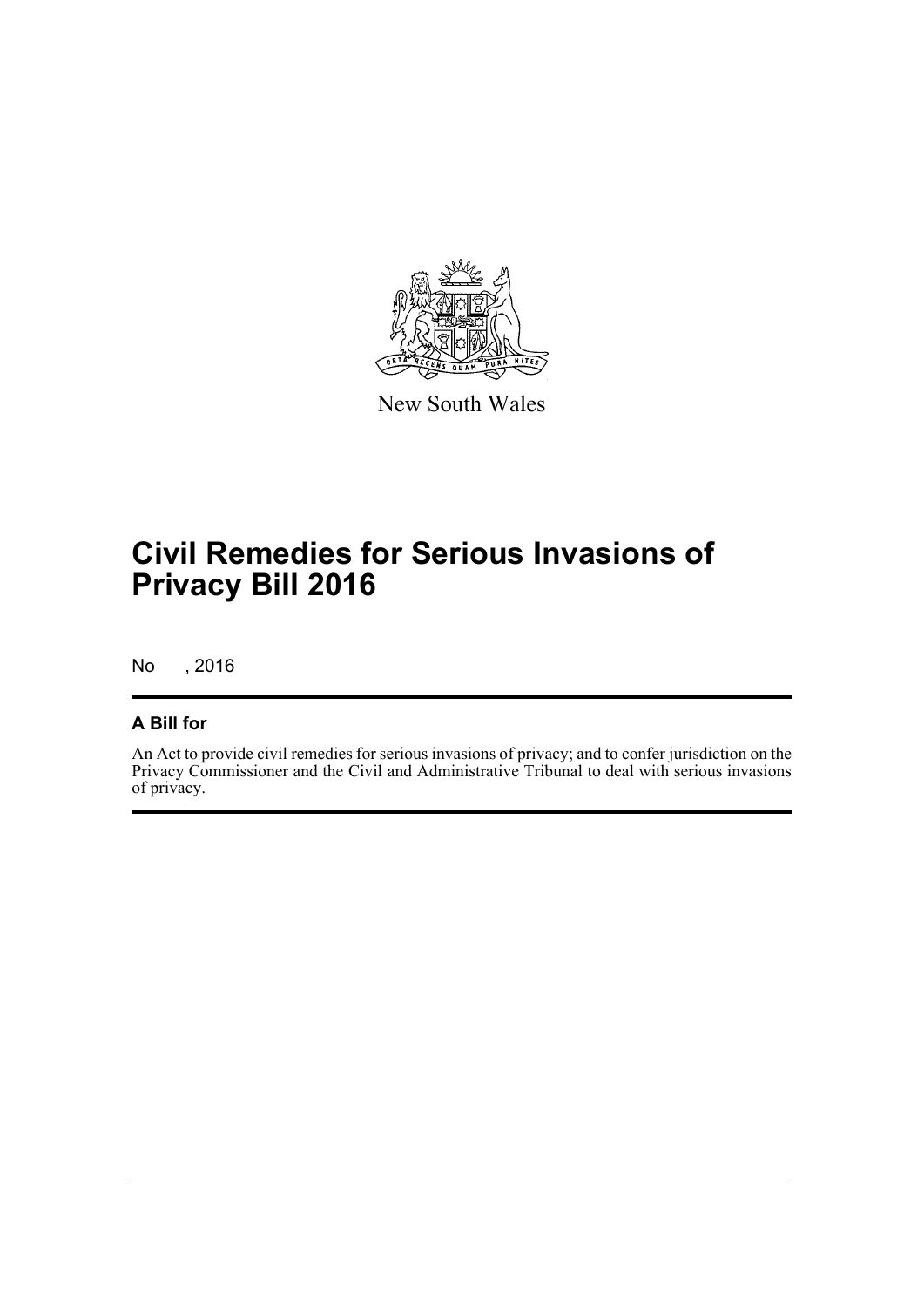<span id="page-10-4"></span><span id="page-10-3"></span><span id="page-10-2"></span><span id="page-10-1"></span><span id="page-10-0"></span>

|              |              | The Legislature of New South Wales enacts:                                                                                                                                                                                                                                                                                          | $\mathbf{1}$         |
|--------------|--------------|-------------------------------------------------------------------------------------------------------------------------------------------------------------------------------------------------------------------------------------------------------------------------------------------------------------------------------------|----------------------|
| Part 1       |              | <b>Preliminary</b>                                                                                                                                                                                                                                                                                                                  | 2                    |
| 1            |              | <b>Name of Act</b>                                                                                                                                                                                                                                                                                                                  | 3                    |
|              |              | This Act is the Civil Remedies for Serious Invasions of Privacy Act 2016.                                                                                                                                                                                                                                                           | 4                    |
| $\mathbf{2}$ |              | Commencement                                                                                                                                                                                                                                                                                                                        | 5                    |
|              |              | This Act commences on a day or days to be appointed by proclamation.                                                                                                                                                                                                                                                                | 6                    |
| 3            |              | <b>Definitions</b>                                                                                                                                                                                                                                                                                                                  | 7                    |
|              |              | In this Act:                                                                                                                                                                                                                                                                                                                        | 8                    |
|              |              | <i>apology</i> means an expression of sympathy or regret, or of a general sense of<br>benevolence or compassion, in connection with any matter whether or not the<br>apology admits or implies an admission of fault in connection with the matter.                                                                                 | 9<br>10<br>11        |
|              |              | <i>conduct</i> includes the publication of matter.                                                                                                                                                                                                                                                                                  | 12                   |
|              |              | general law means the common law and equity (as modified from time to time by<br>legislation).                                                                                                                                                                                                                                      | 13<br>14             |
|              |              | <i>governmental entity</i> includes an entity prescribed by the regulations or an entity of<br>a class prescribed by the regulations as being within this definition, but does not<br>include an entity prescribed by the regulations or an entity of a class prescribed by<br>the regulations as not being within this definition. | 15<br>16<br>17<br>18 |
|              |              | <b>NCAT</b> means the Civil and Administrative Tribunal of New South Wales under the<br>Civil and Administrative Tribunal Act 2013.                                                                                                                                                                                                 | 19<br>20             |
|              |              | <b>Privacy Commissioner</b> means the Privacy Commissioner under the Privacy and<br>Personal Information Protection Act 1998.                                                                                                                                                                                                       | 21<br>22             |
|              |              | <i>private information</i> includes untrue information, but only if the information would<br>be private if it were true.                                                                                                                                                                                                            | 23<br>24             |
|              |              | statutory cause of action means the cause of action referred to in section 6 (1).<br>Note. The Interpretation Act 1987 contains definitions and other provisions that affect the<br>interpretation and application of this Act.                                                                                                     | 25<br>26<br>27       |
| 4            | <b>Notes</b> |                                                                                                                                                                                                                                                                                                                                     | 28                   |
|              |              | Notes included in this Act do not form part of this Act.                                                                                                                                                                                                                                                                            | 29                   |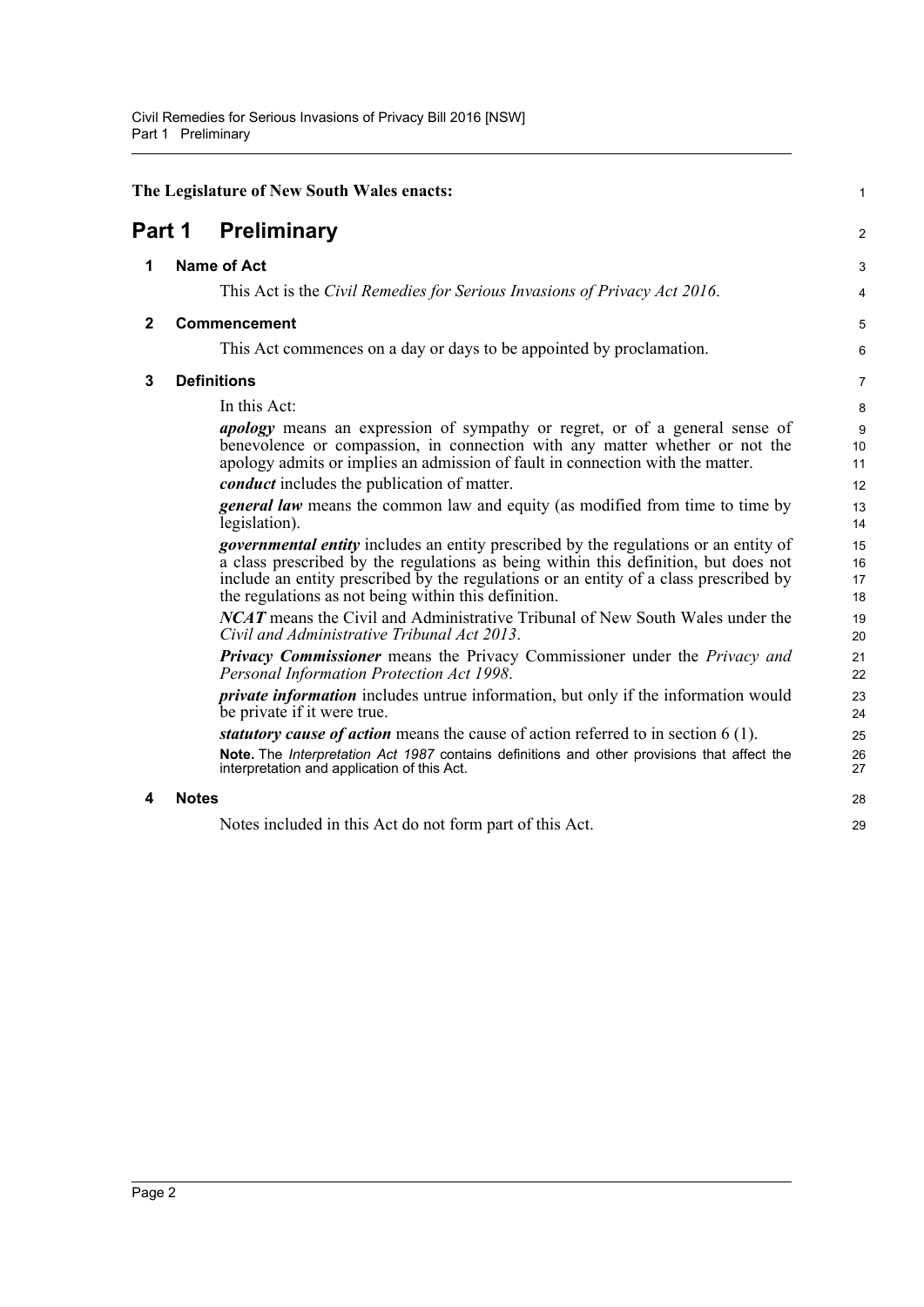<span id="page-11-8"></span><span id="page-11-7"></span><span id="page-11-6"></span><span id="page-11-5"></span><span id="page-11-4"></span><span id="page-11-3"></span><span id="page-11-2"></span><span id="page-11-1"></span><span id="page-11-0"></span>

| Part 2 |                   |              | Cause of action for serious invasion of privacy                                                                                                                                                                  | $\mathbf{1}$                 |
|--------|-------------------|--------------|------------------------------------------------------------------------------------------------------------------------------------------------------------------------------------------------------------------|------------------------------|
|        | <b>Division 1</b> |              | <b>Preliminary</b>                                                                                                                                                                                               | $\overline{2}$               |
| 5      |                   | Introduction |                                                                                                                                                                                                                  | 3                            |
|        |                   |              | This Part creates a statutory cause of action in tort.                                                                                                                                                           | 4                            |
|        |                   |              | Note. The statutory cause of action is actionable in the Supreme Court or in the District Court<br>(see section 44 of the District Court Act 1973).                                                              | $\sqrt{5}$<br>$6\phantom{a}$ |
|        | <b>Division 2</b> |              | Statutory cause of action for serious invasion of privacy                                                                                                                                                        | $\overline{7}$               |
| 6      |                   |              | <b>Statutory cause of action</b>                                                                                                                                                                                 | 8                            |
|        | (1)               |              | An individual has a cause of action against a person under this Part if that person's<br>conduct is a serious invasion of the individual's privacy.                                                              | $\boldsymbol{9}$<br>10       |
|        | (2)               |              | An action based on the statutory cause of action is an action in tort.                                                                                                                                           | 11                           |
|        | (3)               |              | The plaintiff is not required to prove actual damage.                                                                                                                                                            | 12                           |
| 7      |                   |              | <b>Exemption for conduct of minors</b>                                                                                                                                                                           | 13                           |
|        |                   |              | The statutory cause of action does not apply to conduct of a person who had not<br>reached the age of 18 years when the alleged conduct occurred.                                                                | 14<br>15                     |
| 8      |                   |              | Time limit for bringing action                                                                                                                                                                                   | 16                           |
|        |                   |              | The limitation period for bringing an action based on the statutory cause of action is<br>provided for in section 56E of the <i>Limitation Act 1969</i> .                                                        | 17<br>18                     |
| 9      |                   |              | Types of invasion of privacy                                                                                                                                                                                     | 19                           |
|        |                   |              | In an action based on the statutory cause of action, the plaintiff must prove that the<br>plaintiff's privacy was invaded in one of the following ways:                                                          | 20<br>21                     |
|        |                   | (a)          | intrusion upon seclusion, such as by physically intruding into the plaintiff's<br>private space or by watching, listening to or recording the plaintiff's private<br>activities or private affairs,              | 22<br>23<br>24               |
|        |                   | (b)          | misuse of private information, such as by collecting or disclosing private<br>information about the plaintiff.                                                                                                   | 25<br>26                     |
| 10     |                   |              | Reasonable expectation of privacy                                                                                                                                                                                | 27                           |
|        | (1)               |              | The statutory cause of action is actionable only where a person in the position of the<br>plaintiff would have had a reasonable expectation of privacy, in all of the<br>circumstances.                          | 28<br>29<br>30               |
|        | (2)               |              | In determining whether a person in the position of the plaintiff would have had a<br>reasonable expectation of privacy in all of the circumstances, the court may consider<br>the following, among other things: | 31<br>32<br>33               |
|        |                   | (a)          | the nature of the private information, including whether it relates to intimate<br>or family matters, health or medical matters, or financial matters,                                                           | 34<br>35                     |
|        |                   | (b)          | the means used to obtain the private information or to intrude upon seclusion,<br>including the use of any device or technology,                                                                                 | 36<br>37                     |
|        |                   | (c)          | the place where the intrusion occurred, such as in the plaintiff's home,                                                                                                                                         | 38                           |
|        |                   | (d)          | the purpose of the misuse, disclosure or intrusion,                                                                                                                                                              | 39                           |
|        |                   | (e)          | how the private information was held or communicated, such as in private<br>correspondence or a personal diary,                                                                                                  | 40<br>41                     |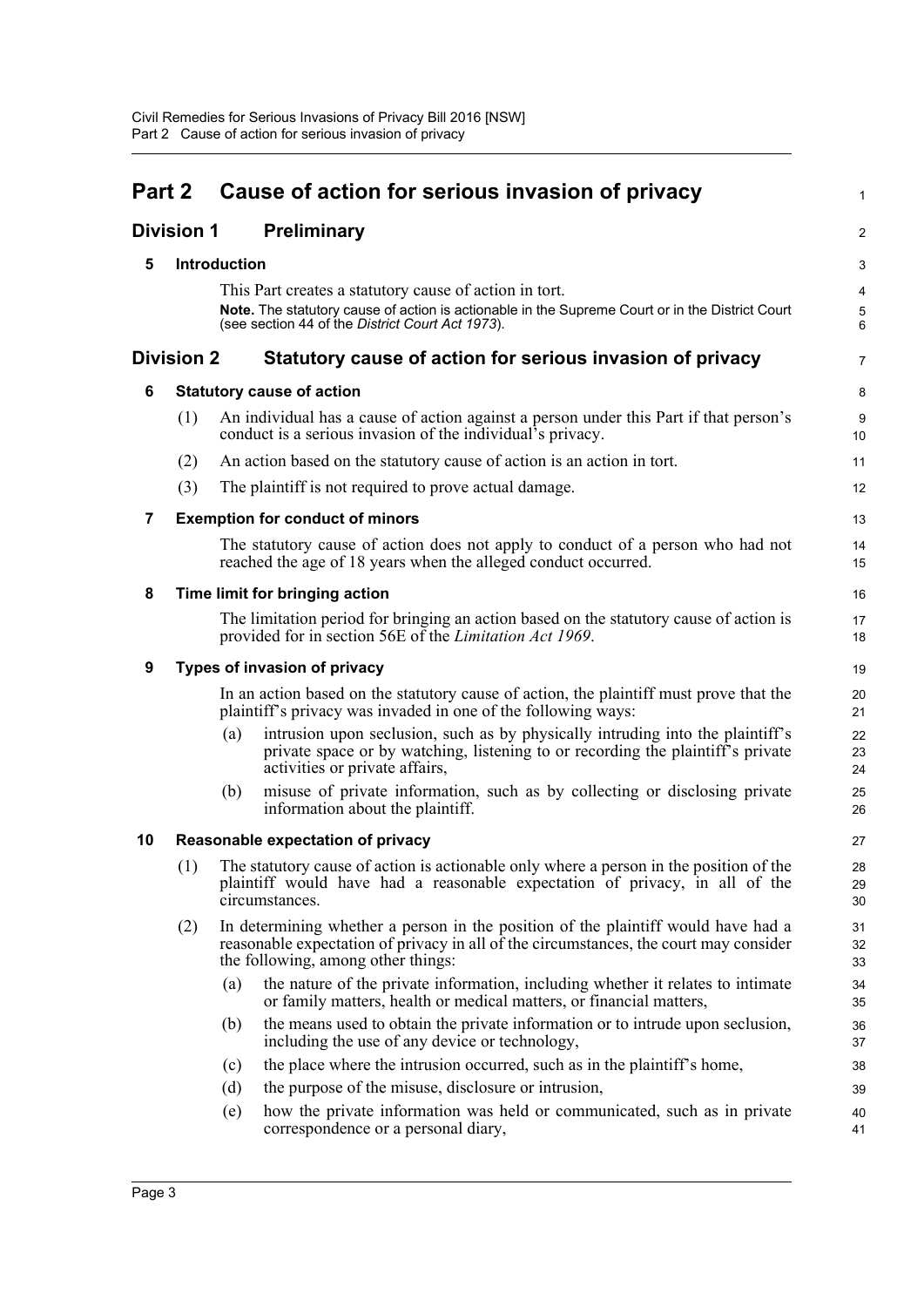|    |     | (f)                   | whether and to what extent the private information was already in the public<br>domain,                                                                                                                              | $\mathbf{1}$<br>$\overline{c}$                       |
|----|-----|-----------------------|----------------------------------------------------------------------------------------------------------------------------------------------------------------------------------------------------------------------|------------------------------------------------------|
|    |     | (g)                   | the relevant attributes of the plaintiff, including the plaintiff's age, occupation<br>and cultural background,                                                                                                      | $\ensuremath{\mathsf{3}}$<br>$\overline{\mathbf{4}}$ |
|    |     | (h)                   | the conduct of the plaintiff, including whether the plaintiff invited publicity or<br>manifested a desire for privacy.                                                                                               | 5<br>6                                               |
| 11 |     | <b>Proof of fault</b> |                                                                                                                                                                                                                      | $\overline{7}$                                       |
|    | (1) |                       | In an action based on the statutory cause of action, the plaintiff must prove:                                                                                                                                       | 8                                                    |
|    |     | (a)                   | a fault element of intent, recklessness or negligence—if the defendant is a<br>government, a governmental entity or a corporation, and                                                                               | $\boldsymbol{9}$<br>10                               |
|    |     | (b)                   | a fault element of intent or recklessness—if the defendant is an individual.                                                                                                                                         | 11                                                   |
|    | (2) |                       | An apology made by the defendant does not constitute an admission of fault or<br>liability and is not relevant to the determination of fault or liability.                                                           | 12<br>13                                             |
| 12 |     |                       | Invasion of privacy to be serious                                                                                                                                                                                    | 14                                                   |
|    |     |                       | A plaintiff may bring an action based on the statutory cause of action only where the<br>invasion of privacy was serious, having regard, among other things, to:                                                     | 15<br>16                                             |
|    |     | (a)                   | the degree of any offence, distress or harm to dignity that the invasion of<br>privacy was likely to cause to a person of ordinary sensibilities in the position<br>of the plaintiff, and                            | 17<br>18<br>19                                       |
|    |     | (b)                   | whether the defendant was motivated by malice or knew the invasion of<br>privacy was likely to offend, distress or harm the dignity of the plaintiff.                                                                | 20<br>21                                             |
| 13 |     |                       | <b>Balancing privacy with other interests</b>                                                                                                                                                                        | 22                                                   |
|    | (1) |                       | For the plaintiff in an action based on the statutory cause of action to have a cause of<br>action, the court must be satisfied that the public interest in privacy outweighs any<br>countervailing public interest. | 23<br>24<br>25                                       |
|    | (2) |                       | The court may consider the following countervailing public interest matters, along<br>with any other relevant public interest matter:                                                                                | 26<br>27                                             |
|    |     | (a)                   | freedom of expression, including political communication and artistic<br>expression,                                                                                                                                 | 28<br>29                                             |
|    |     | (b)                   | freedom of the media, particularly to responsibly investigate and report<br>matters of public concern and importance,                                                                                                | 30<br>31                                             |
|    |     | (c)                   | the proper administration of government,                                                                                                                                                                             | 32                                                   |
|    |     | (d)                   | open justice,                                                                                                                                                                                                        | 33                                                   |
|    |     | (e)                   | public health and safety,                                                                                                                                                                                            | 34                                                   |
|    |     | (f)                   | national security,                                                                                                                                                                                                   | 35                                                   |
|    |     | (g)                   | the prevention and detection of crime and fraud.                                                                                                                                                                     | 36                                                   |
|    | (3) |                       | The defendant has the burden of adducing evidence that suggests there is a<br>countervailing public interest for the court to consider.                                                                              | 37<br>38                                             |
|    | (4) |                       | The plaint if has the legal onus to satisfy the court that the public interest in privacy<br>outweighs any countervailing public interest that is raised in the proceedings.                                         | 39<br>40                                             |

<span id="page-12-2"></span><span id="page-12-1"></span><span id="page-12-0"></span>**11 Proof of fault**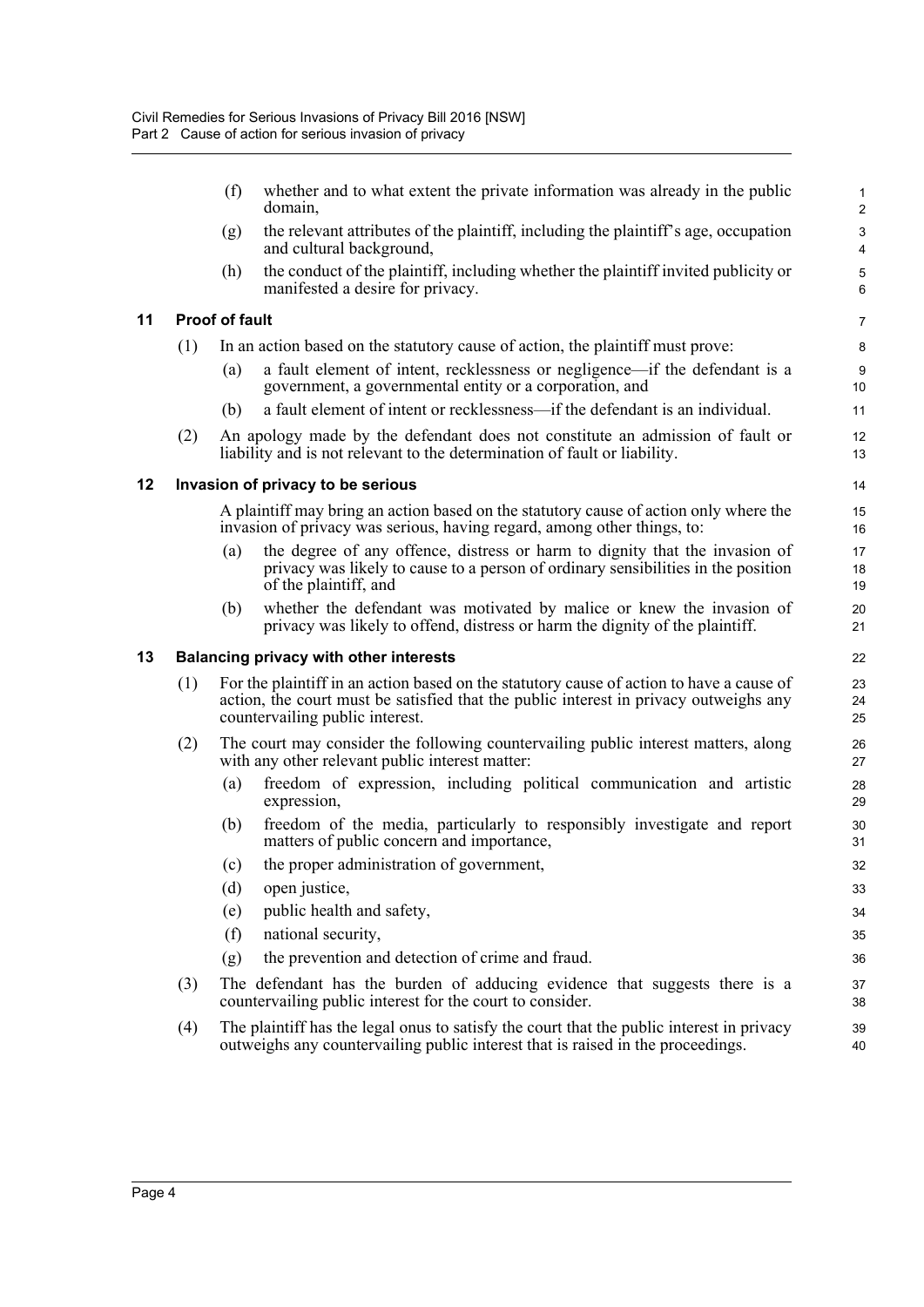## <span id="page-13-0"></span>**14 Single publication rule**

<span id="page-13-3"></span><span id="page-13-2"></span><span id="page-13-1"></span>

|    | (1)               |             | This section applies in relation to a statutory cause of action if:                                                                                                                                                                                                                                                                              | $\overline{c}$          |
|----|-------------------|-------------|--------------------------------------------------------------------------------------------------------------------------------------------------------------------------------------------------------------------------------------------------------------------------------------------------------------------------------------------------|-------------------------|
|    |                   | (a)         | the plaintiff alleges that the plaintiff's privacy was invaded by misuse of<br>private information by the defendant publishing a statement to the public (the<br><i>first publication</i> ) based on the private information, and                                                                                                                | 3<br>4<br>5             |
|    |                   | (b)         | the defendant subsequently publishes (whether or not to the public) that<br>statement or a statement which is substantially the same.                                                                                                                                                                                                            | $\,6$<br>$\overline{7}$ |
|    | (2)               |             | Any cause of action against the defendant for serious invasion of privacy in respect<br>of the subsequent publication is to be treated as having accrued on the date of the first<br>publication.                                                                                                                                                | 8<br>9<br>10            |
|    | (3)               |             | This section does not apply in relation to the subsequent publication if the manner of<br>that publication is materially different from the manner of the first publication.                                                                                                                                                                     | 11<br>12                |
|    | (4)               |             | In determining whether the manner of a subsequent publication is materially<br>different from the manner of the first publication, the matters to which the court may<br>have regard include (among other matters):                                                                                                                              | 13<br>14<br>15          |
|    |                   | (a)         | the level of prominence that a statement is given, and                                                                                                                                                                                                                                                                                           | 16                      |
|    |                   | (b)         | the extent of the subsequent publication.                                                                                                                                                                                                                                                                                                        | 17                      |
|    | (5)               |             | In subsection $(1)$ , <i>public</i> includes a section of the public.                                                                                                                                                                                                                                                                            | 18                      |
|    | <b>Division 3</b> |             | <b>Defences</b>                                                                                                                                                                                                                                                                                                                                  | 19                      |
| 15 |                   | Preliminary |                                                                                                                                                                                                                                                                                                                                                  | 20                      |
|    |                   |             | In an action based on the statutory cause of action, the defendant has the defences set<br>out in this Division.                                                                                                                                                                                                                                 | 21<br>22                |
|    |                   |             |                                                                                                                                                                                                                                                                                                                                                  |                         |
| 16 | <b>Defences</b>   |             |                                                                                                                                                                                                                                                                                                                                                  | 23                      |
|    | (1)               |             | Lawful conduct                                                                                                                                                                                                                                                                                                                                   | 24                      |
|    |                   |             | It is a defence if the defendant proves that the conduct of the defendant was required<br>or authorised:                                                                                                                                                                                                                                         | 25<br>26                |
|    |                   | (a)         | by or under New South Wales law or Commonwealth law, or                                                                                                                                                                                                                                                                                          | 27                      |
|    |                   | (b)         | by an Australian court or tribunal or a process of such a court or tribunal.                                                                                                                                                                                                                                                                     | 28                      |
|    | (2)               |             | Protection of person or property                                                                                                                                                                                                                                                                                                                 | 29                      |
|    |                   |             | It is a defence if the defendant proves that the conduct of the defendant was done for<br>the purpose of lawfully defending or protecting a person or property (including the<br>prosecution or defence of civil or criminal proceedings) and that conduct was a<br>proportionate, necessary and reasonable response to the situation concerned. | 30<br>31<br>32<br>33    |
|    | (3)               |             | Absolute privilege, publication of public document and fair report of proceedings<br>of public concern                                                                                                                                                                                                                                           | 34<br>35                |
|    |                   |             | It is a defence if the defendant proves that the conduct of the defendant was the<br>publication of matter that, if it is assumed that the publication is defamatory, would<br>attract any of the following defences to an action for defamation:                                                                                                | 36<br>37<br>38          |
|    |                   | (a)         | the defence of absolute privilege (whether at general law or under section 27<br>of the <i>Defamation Act</i> 2005),                                                                                                                                                                                                                             | 39<br>40                |
|    |                   | (b)         | the defence of publication of a public document under section 28 of the<br>Defamation Act 2005,                                                                                                                                                                                                                                                  | 41<br>42                |

1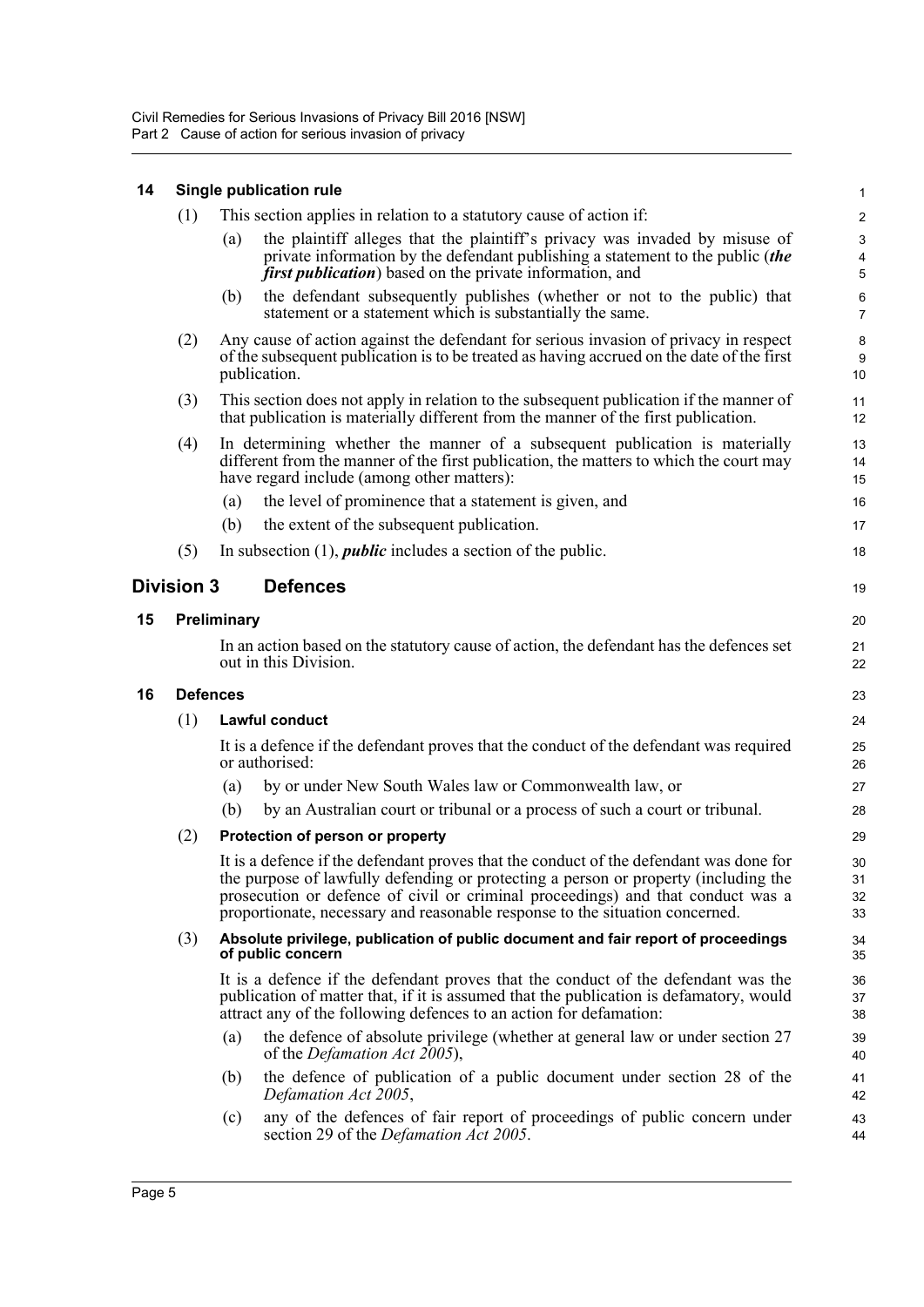#### (4) **Necessity**

It is a defence if the defendant proves that the conduct of the defendant was based on necessity, where the defendant had a reasonable belief that the conduct in invading the plaintiff's privacy was necessary to prevent an imminent and greater harm and that conduct was a reasonable response to the situation concerned.

15

16 17 18

#### (5) **Consent**

It is a defence if the defendant proves that the plaintiff, or another person having lawful authority to do so for the plaintiff, expressly or impliedly consented to the conduct.

#### (6) **Definition**

In this section:

*public document* means:

- (a) a public document or a fair copy of a public document, or
- (b) a fair summary of, or a fair extract from, a public document.

### <span id="page-14-0"></span>**Division 4 Remedies**

#### <span id="page-14-1"></span>**17 Preliminary**

In an action based on the statutory cause of action, the court may (subject to any jurisdictional limits of the court) grant relief in accordance with this Division.

#### <span id="page-14-2"></span>**18 Monetary relief**

| (1) | The court may award damages, including damages for emotional distress. |  |  |  |
|-----|------------------------------------------------------------------------|--|--|--|
|-----|------------------------------------------------------------------------|--|--|--|

- (2) When determining the amount of damages, the court may consider the following, among other matters:
	- (a) whether the defendant had made an appropriate apology to the plaintiff,
	- (b) whether the defendant had published a correction,
	- (c) whether the plaintiff had already recovered compensation, or has agreed to receive compensation in relation to the conduct of the defendant,
	- (d) whether either party took reasonable steps to settle the dispute without litigation,
	- (e) whether the defendant's conduct following the invasion of privacy, including during the proceedings, was unreasonable and had subjected the plaintiff to particular or additional embarrassment, harm, distress or humiliation.
- (3) The court may not award aggravated damages.
- (4) The court may award exemplary damages in exceptional circumstances only.
- (5) The amount of damages for non-economic loss that may be awarded, together with any exemplary damages, is not to exceed the maximum damages amount that may be awarded under section 35 (1) of the *Defamation Act 2005* for non-economic loss in defamation proceedings and that is applicable at the time damages are awarded.
- (6) The court may award an account of profits in circumstances where the defendant has profited from an invasion of privacy.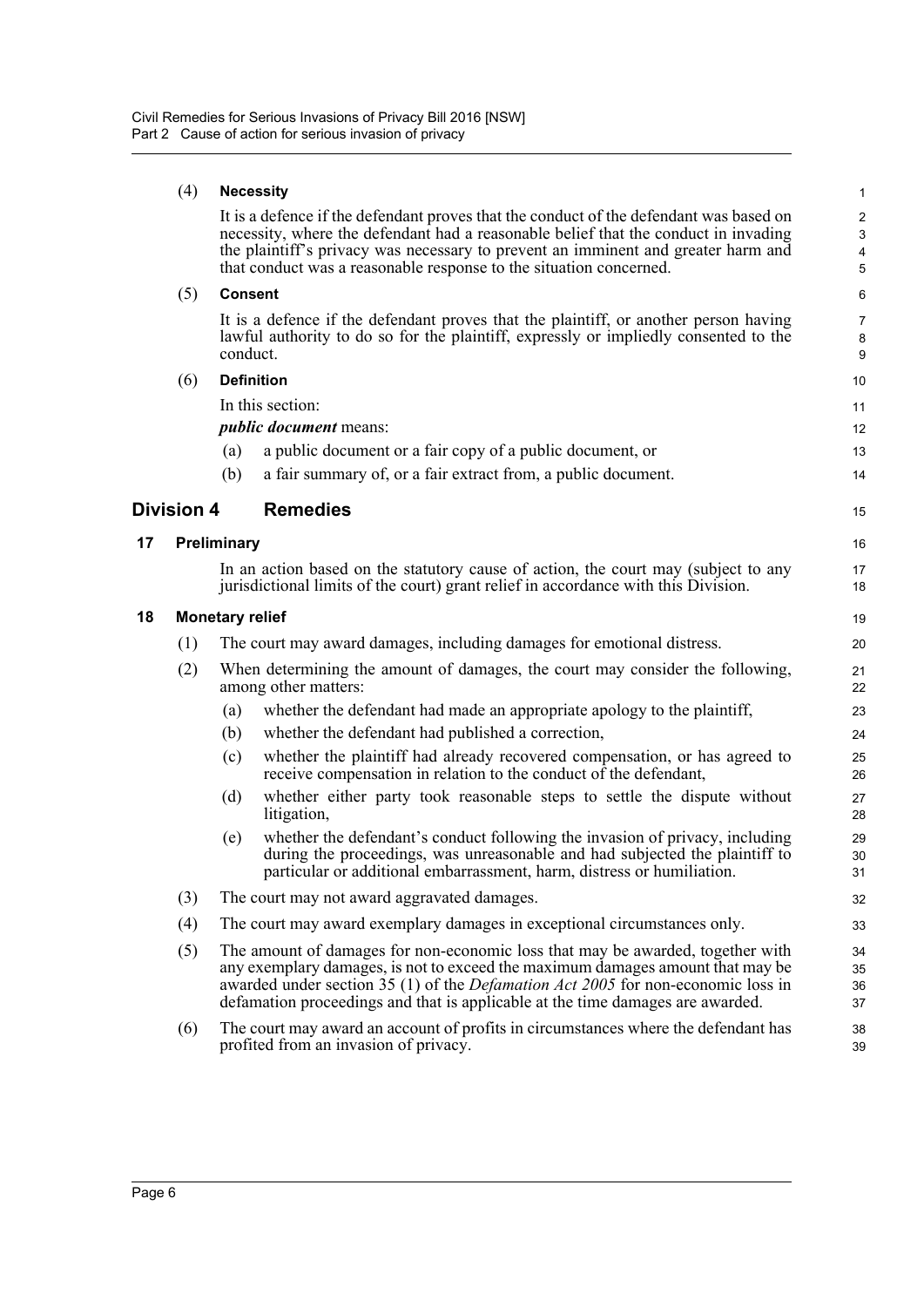#### <span id="page-15-2"></span><span id="page-15-1"></span><span id="page-15-0"></span>**19 Non-monetary relief** (1) **Injunction** The court may at any stage of proceedings grant an interlocutory or other injunction to restrain the threatened or apprehended invasion of privacy, where it appears to the court to be just or convenient and on such terms as the court thinks fit. (2) **Factors to be considered in relation to injunctions** When considering whether to grant injunctive relief before trial to restrain publication of private information, the court must have particular regard to freedom of expression and any other matters of public interest. (3) **Declaration** The court may make an order declaring that the defendant's conduct has seriously invaded the privacy of the plaintiff. (4) **Delivery up or destruction of material** The court may make an order requiring that the defendant deliver to the plaintiff or destroy any articles, documents or other material, and all copies of them, concerning the plaintiff or belonging to the plaintiff that: (a) are in the possession of the defendant or that the defendant is able to retrieve, and (b) were obtained or made as a result of the invasion of the plaintiff's privacy or were published during the course of the conduct giving rise to the invasion of privacy. (5) **Correction** The court may make an order for the publication of a correction where false private information has been published. (6) **Apology** The court may make an order requiring the defendant to make an apology in a specified manner. (7) **Other relief** The court may grant such other non-monetary relief as the court considers necessary in the circumstances. **Division 5 Miscellaneous 20 Relationship of cause of action to other rights** (1) To the extent that the general law recognises a specific cause of action or tort for the invasion or violation of a person's privacy, that cause of action or tort is abolished. (2) Subject to subsection (1), the right of action for serious invasion of privacy under this Act and the remedies under this Act are in addition to, and not in derogation of, any other right of action or other remedy available otherwise than under this Act. (3) Without limiting subsection (2), subsection (1) does not operate to abolish or otherwise limit any of the following kinds of causes of action at general law to the extent that they provide for a remedy for the invasion or violation of an individual's privacy: (a) an action for defamation, (b) an action for trespass, (c) an action for a breach of confidence, 1  $\mathfrak{p}$ 3 4 5 6 7 8 9 10 11 12 13 14 15 16 17 18 19  $20$ 21 22 23 24 25 26 27 28 29 30 31 32 33 34 35 36 37 38 39 40 41 42 43 44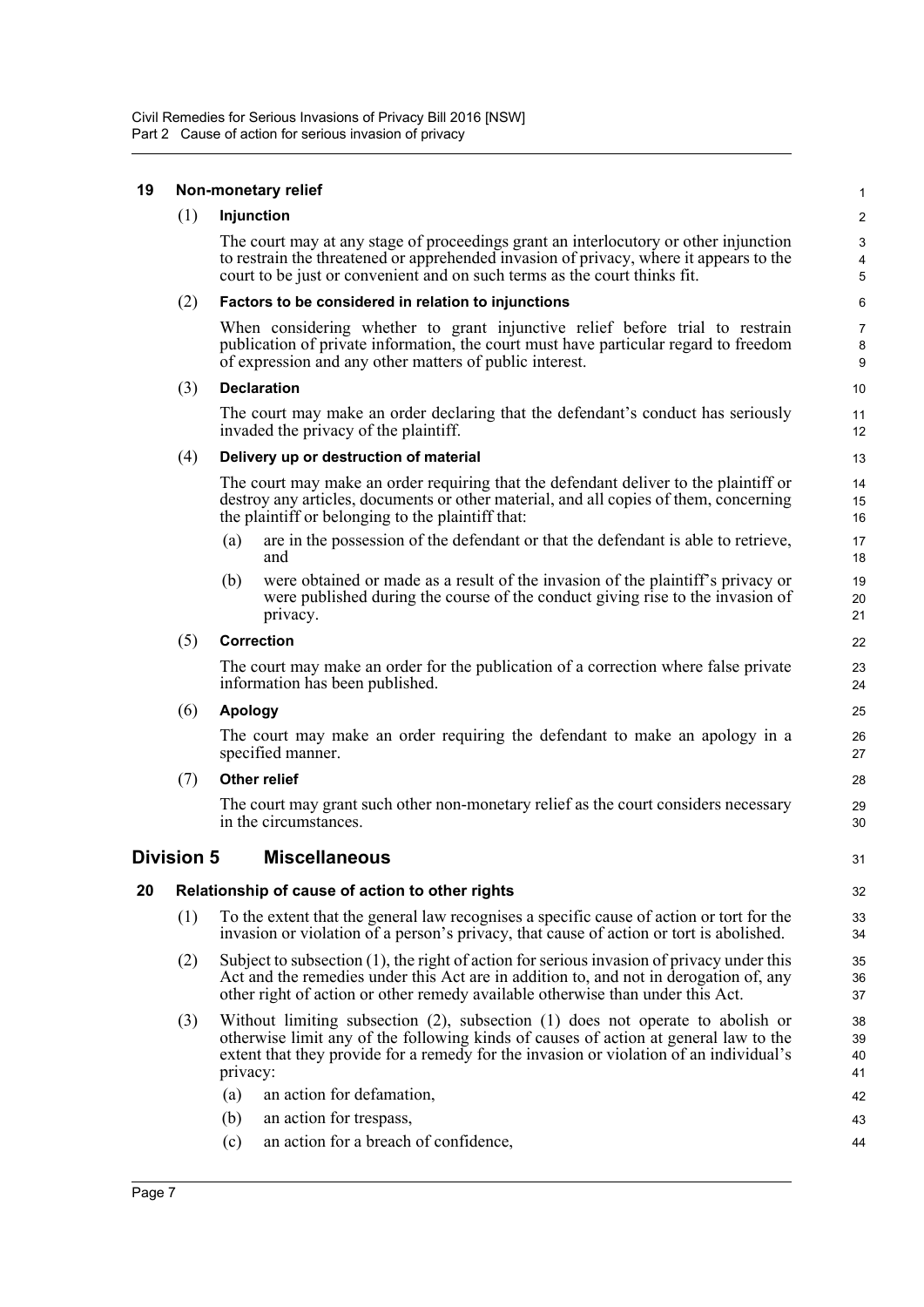<span id="page-16-0"></span>

|    |     | (d)      | an action for negligence,                                                                                                                                                                                                                                      | 1                 |
|----|-----|----------|----------------------------------------------------------------------------------------------------------------------------------------------------------------------------------------------------------------------------------------------------------------|-------------------|
|    |     | (e)      | an action for nuisance,                                                                                                                                                                                                                                        | $\overline{c}$    |
|    |     | (f)      | an action for injurious falsehood,                                                                                                                                                                                                                             | 3                 |
|    |     | (g)      | an action for passing off,                                                                                                                                                                                                                                     | 4                 |
|    |     | (h)      | an action for intentional infliction of harm,                                                                                                                                                                                                                  | 5                 |
|    |     | (i)      | an action for breach of a statutory duty.                                                                                                                                                                                                                      | 6                 |
|    | (4) | privacy. | Nothing in this Act requires any compensation awarded in an action for invasion of<br>privacy under this Act to be disregarded in assessing compensation or damages in<br>any other proceedings arising out of the same conduct giving rise to the invasion of | 7<br>8<br>9<br>10 |
| 21 |     |          | Non-survival of statutory cause of action                                                                                                                                                                                                                      | 11                |
|    | (1) |          | A cause of action for serious invasion of privacy does not survive for the benefit of<br>the plaintiff's estate or against the defendant's estate.                                                                                                             | 12<br>13          |
|    | (2) |          | Subsection (1) has effect despite section 2 of the <i>Law Reform (Miscellaneous</i><br>Provisions) Act 1944.                                                                                                                                                   | 14<br>15          |
|    |     |          |                                                                                                                                                                                                                                                                |                   |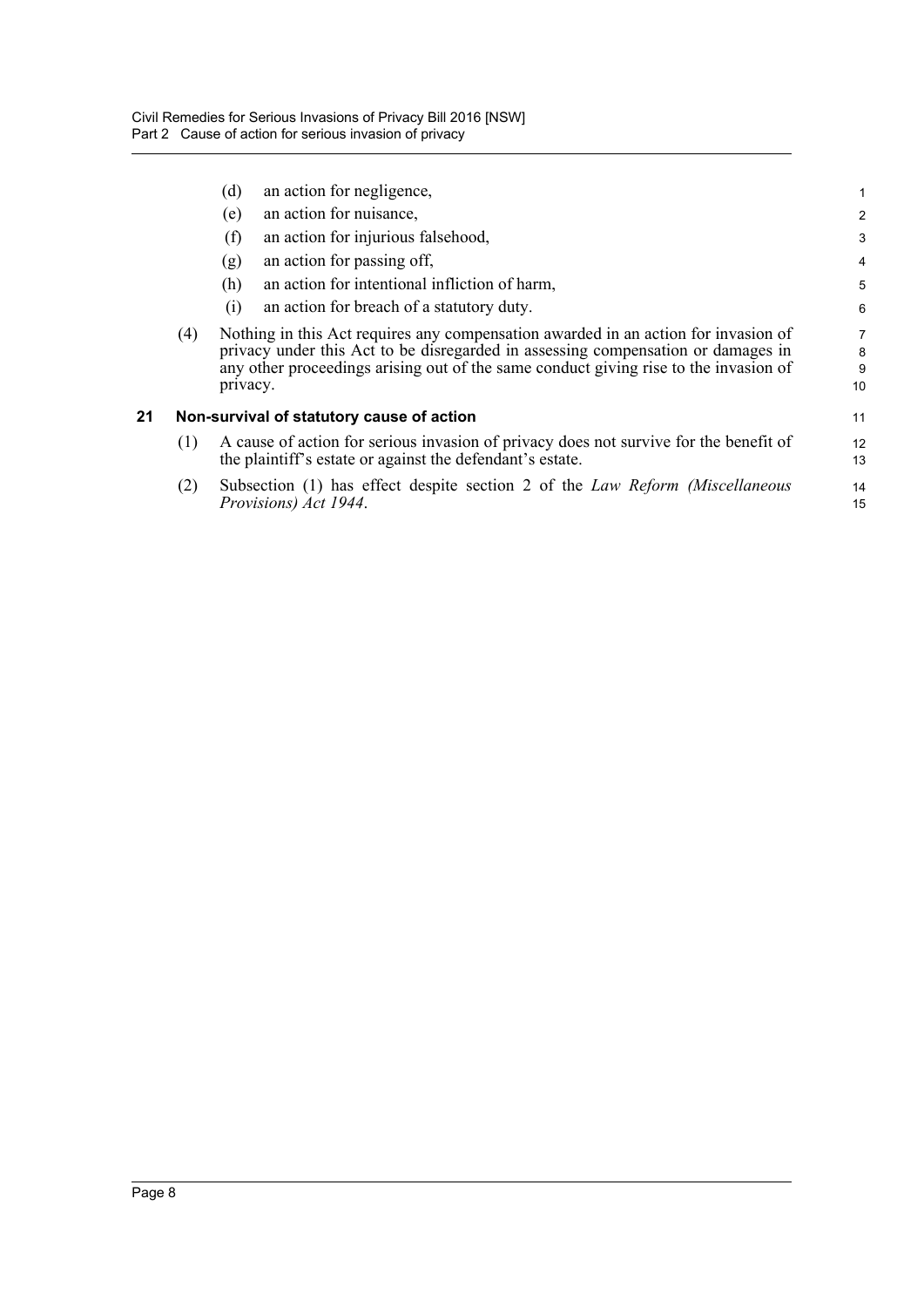<span id="page-17-8"></span><span id="page-17-7"></span><span id="page-17-6"></span><span id="page-17-5"></span><span id="page-17-4"></span><span id="page-17-3"></span><span id="page-17-2"></span><span id="page-17-1"></span><span id="page-17-0"></span>

| Part 3 |                   |                     | <b>NCAT proceedings for serious invasion of privacy</b>                                                                                                                                                                                                                                              | $\mathbf{1}$         |
|--------|-------------------|---------------------|------------------------------------------------------------------------------------------------------------------------------------------------------------------------------------------------------------------------------------------------------------------------------------------------------|----------------------|
|        | <b>Division 1</b> |                     | <b>Preliminary</b>                                                                                                                                                                                                                                                                                   | $\overline{2}$       |
| 22     |                   | <b>Introduction</b> |                                                                                                                                                                                                                                                                                                      | 3                    |
|        |                   | privacy.            | This Part confers jurisdiction on NCAT in relation to claims for serious invasion of                                                                                                                                                                                                                 | 4<br>5               |
| 23     |                   | <b>Definitions</b>  |                                                                                                                                                                                                                                                                                                      | 6                    |
|        |                   |                     | In this Part:                                                                                                                                                                                                                                                                                        | 7                    |
|        |                   |                     | <i>application</i> means an application to NCAT under this Part.                                                                                                                                                                                                                                     | 8                    |
|        |                   |                     | claim for serious invasion of privacy means a claim to NCAT under this Part.<br><i>the applicant</i> and <i>the respondent</i> —see section $24(3)$ .                                                                                                                                                | 9<br>10              |
|        | <b>Division 2</b> |                     | <b>Jurisdiction of NCAT</b>                                                                                                                                                                                                                                                                          | 11                   |
| 24     |                   |                     | Jurisdiction of NCAT in relation to serious invasion of privacy                                                                                                                                                                                                                                      | 12                   |
|        | (1)               |                     | NCAT has jurisdiction to hear and determine, in accordance with this Part and<br>relevant provisions of and under the Civil and Administrative Tribunal Act 2013, a<br>claim made by an individual on the ground that another person's conduct is a serious<br>invasion of the individual's privacy. | 13<br>14<br>15<br>16 |
|        | (2)               |                     | A claim for serious invasion of privacy is made by application to NCAT.                                                                                                                                                                                                                              | 17                   |
|        | (3)               |                     | In this Part:                                                                                                                                                                                                                                                                                        | 18                   |
|        |                   | (a)                 | the individual is referred to as <i>the applicant</i> , and                                                                                                                                                                                                                                          | 19                   |
|        |                   | (b)                 | the other person is referred to as <i>the respondent</i> .                                                                                                                                                                                                                                           | 20                   |
| 25     |                   |                     | <b>Exemption for conduct of minors</b>                                                                                                                                                                                                                                                               | 21                   |
|        |                   |                     | A claim for serious invasion of privacy may not be made in respect of conduct of a<br>person who had not reached the age of 18 years when the alleged conduct occurred.                                                                                                                              | 22<br>23             |
| 26     |                   |                     | Limitation period for making application                                                                                                                                                                                                                                                             | 24                   |
|        | (1)               |                     | An application is to be made before the end of a limitation period of the earlier of:                                                                                                                                                                                                                | 25                   |
|        |                   | (a)                 | one year from the date on which the applicant became aware of the invasion<br>of privacy, or                                                                                                                                                                                                         | 26<br>27             |
|        |                   |                     | (b) three years from the date on which the invasion of privacy occurred.                                                                                                                                                                                                                             | 28                   |
|        | (2)               |                     | However, if:                                                                                                                                                                                                                                                                                         | 29                   |
|        |                   | (a)                 | the invasion of privacy occurred before the date on which the applicant<br>reached the age of 18 years, and                                                                                                                                                                                          | 30<br>31             |
|        |                   | (b)                 | a claim for serious invasion of privacy based on that invasion cannot be made<br>under subsection $(1)$ ,                                                                                                                                                                                            | 32<br>33             |
|        |                   |                     | a claim based on that invasion may be brought within a limitation period of one year<br>from the date on which the applicant reached that age.                                                                                                                                                       | 34<br>35             |
| 27     |                   |                     | Types of invasion of privacy                                                                                                                                                                                                                                                                         | 36                   |
|        |                   |                     | In a claim for serious invasion of privacy, the applicant must prove that the<br>applicant's privacy was invaded in one of the following ways:                                                                                                                                                       | 37<br>38             |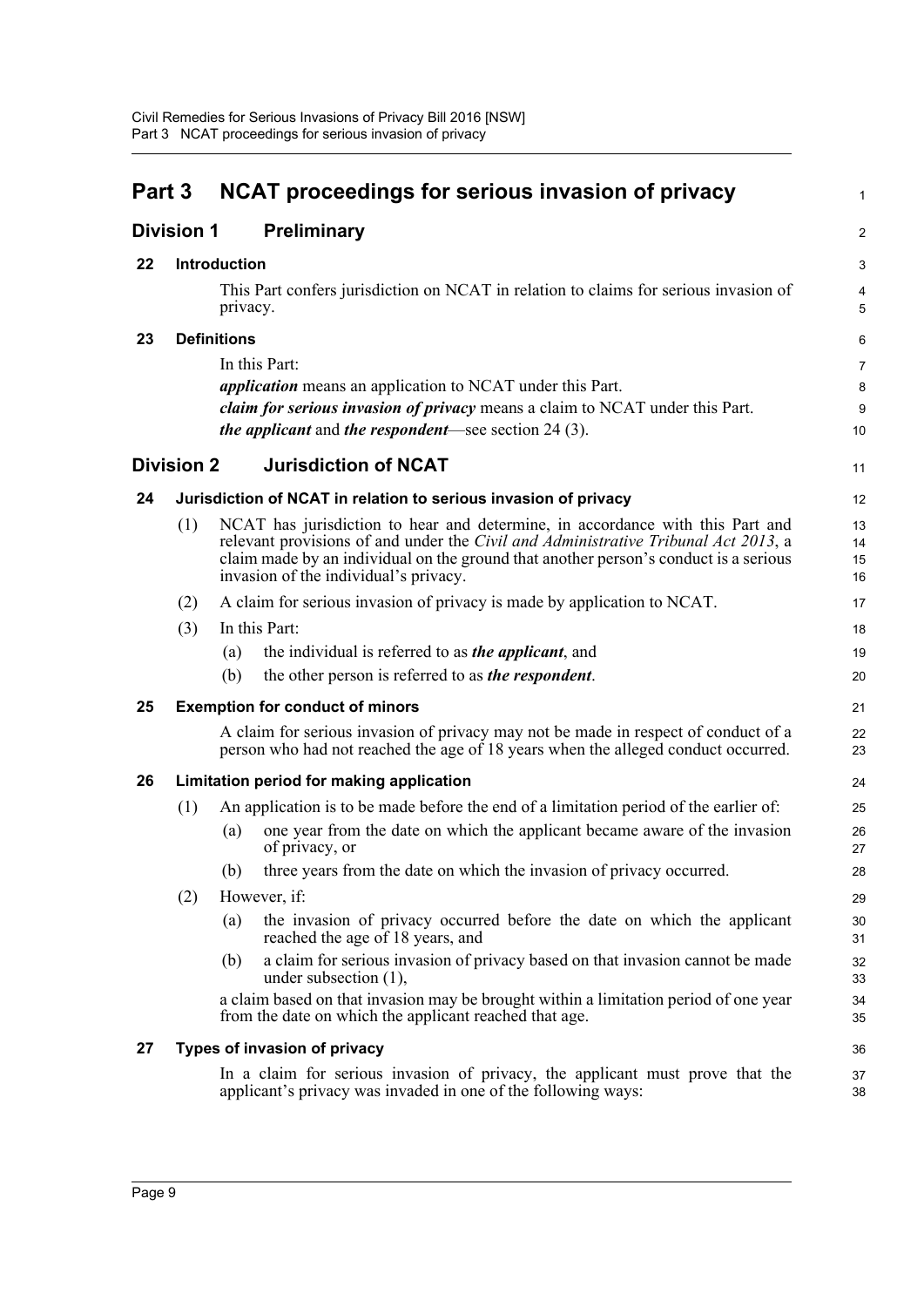- <span id="page-18-2"></span><span id="page-18-1"></span><span id="page-18-0"></span>(a) intrusion upon seclusion, such as by physically intruding into the applicant's private space or by watching, listening to or recording the applicant's private activities or private affairs, (b) misuse of private information, such as by collecting or disclosing private information about the applicant. **28 Reasonable expectation of privacy** (1) A claim for serious invasion of privacy may be made only where a person in the position of the applicant would have had a reasonable expectation of privacy, in all of the circumstances. (2) In determining whether a person in the position of the applicant would have had a reasonable expectation of privacy in all of the circumstances, NCAT may consider the following, among other things: (a) the nature of the private information, including whether it relates to intimate or family matters, health or medical matters, or financial matters, (b) the means used to obtain the private information or to intrude upon seclusion, including the use of any device or technology, (c) the place where the intrusion occurred, such as in the applicant's home, (d) the purpose of the misuse, disclosure or intrusion, (e) how the private information was held or communicated, such as in private correspondence or a personal diary, (f) whether and to what extent the private information was already in the public domain, (g) the relevant attributes of the applicant, including the applicant's age, occupation and cultural background, (h) the conduct of the applicant, including whether the applicant invited publicity or manifested a desire for privacy. **29 Proof of fault** (1) In a claim for serious invasion of privacy, the applicant must prove: (a) a fault element of intent, recklessness or negligence—if the respondent is a government, a governmental entity or a corporation, and (b) a fault element of intent or recklessness—if the respondent is an individual. **Note.** A claim for serious invasion of privacy does not attract strict liability. (2) An apology made by the respondent does not constitute an admission of fault or liability and is not relevant to the determination of fault or liability. **30 Invasion of privacy to be serious** A person may make a claim for serious invasion of privacy only where the invasion of privacy was serious, having regard, among other things, to: (a) the degree of any offence, distress or harm to dignity that the invasion of privacy was likely to cause to a person of ordinary sensibilities in the position of the applicant, and 1 2 3 4 5 6 7 8 9 10 11 12 13 14 15 16 17 18 19 20 21 22 23 24 25 26 27 28 29 30 31 32 33 34 35 36 37 38 39 40
	- (b) whether the respondent was motivated by malice or knew the invasion of privacy was likely to offend, distress or harm the dignity of the applicant.

41 42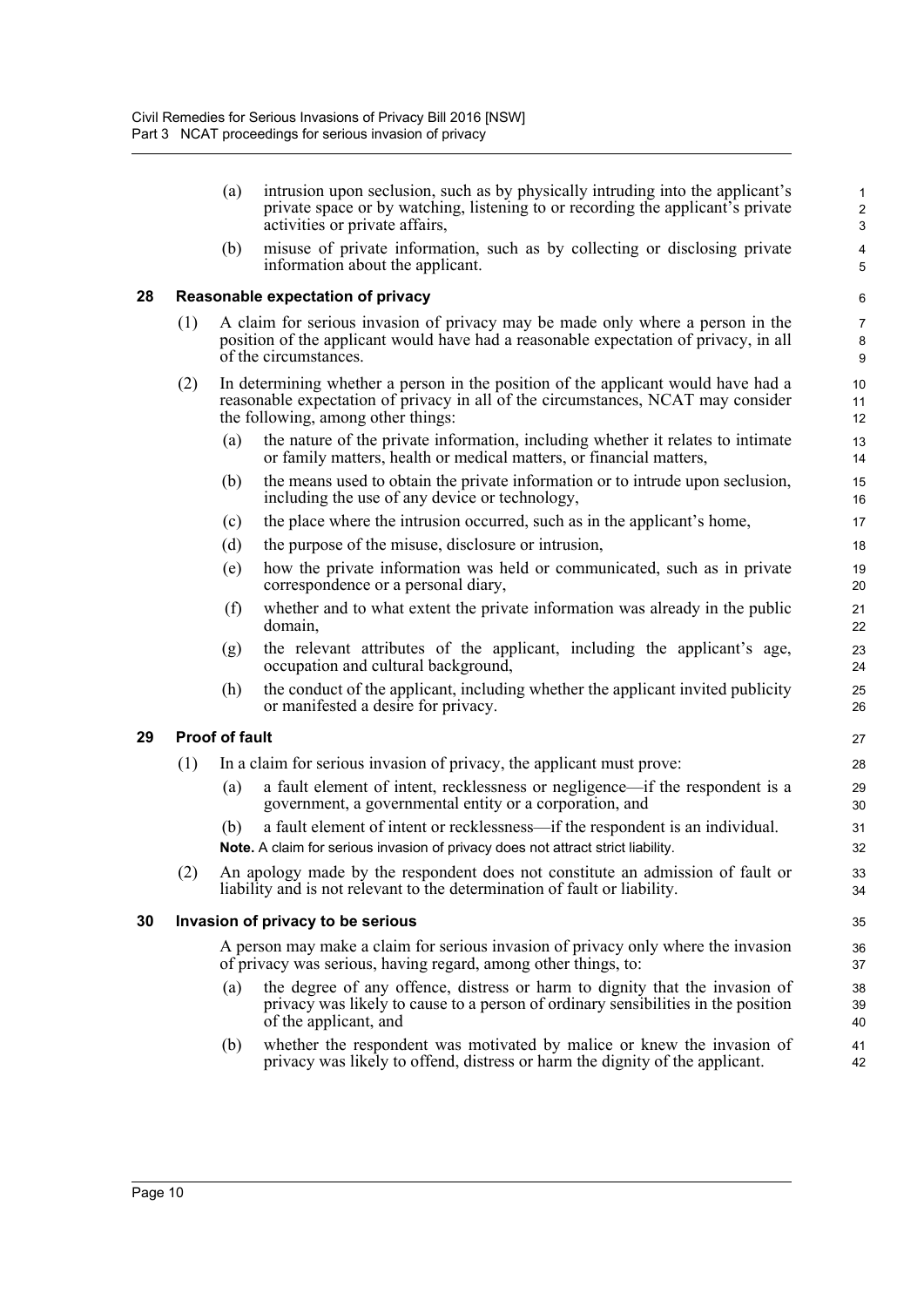## **31 Balancing privacy with other interests**

<span id="page-19-3"></span><span id="page-19-2"></span><span id="page-19-1"></span><span id="page-19-0"></span>

| 31 |                   | Balancing privacy with other interests                                                                                                                                                                                                    | $\mathbf{1}$              |
|----|-------------------|-------------------------------------------------------------------------------------------------------------------------------------------------------------------------------------------------------------------------------------------|---------------------------|
|    | (1)               | For a claim for serious invasion of privacy to succeed, then among other matters,<br>NCAT must be satisfied that the public interest in privacy outweighs any<br>countervailing public interest.                                          | $\sqrt{2}$<br>3<br>4      |
|    | (2)               | NCAT may consider the following countervailing public interest matters, along with<br>any other relevant public interest matter:                                                                                                          | $\mathbf 5$<br>6          |
|    |                   | freedom of expression, including political communication and artistic<br>(a)<br>expression,                                                                                                                                               | $\overline{7}$<br>$\bf 8$ |
|    |                   | (b)<br>freedom of the media, particularly to responsibly investigate and report<br>matters of public concern and importance,                                                                                                              | $\boldsymbol{9}$<br>10    |
|    |                   | the proper administration of government,<br>(c)                                                                                                                                                                                           | 11                        |
|    |                   | (d)<br>open justice,                                                                                                                                                                                                                      | 12                        |
|    |                   | public health and safety,<br>(e)                                                                                                                                                                                                          | 13                        |
|    |                   | (f)<br>national security,                                                                                                                                                                                                                 | 14                        |
|    |                   | the prevention and detection of crime and fraud.<br>(g)                                                                                                                                                                                   | 15                        |
|    | (3)               | The respondent has the burden of adducing evidence that suggests there is a<br>countervailing public interest for NCAT to consider.                                                                                                       | 16<br>17                  |
|    | (4)               | The applicant has the legal onus to satisfy NCAT that the public interest in privacy<br>outweighs any countervailing public interest that is raised in the proceedings.                                                                   | 18<br>19                  |
| 32 |                   | Single publication rule                                                                                                                                                                                                                   | 20                        |
|    | (1)               | This section applies in relation to a right to make a claim for serious invasion of an<br>applicant's privacy if:                                                                                                                         | 21<br>22                  |
|    |                   | the applicant alleges that the applicant's privacy was invaded by misuse of<br>(a)<br>private information by the respondent publishing a statement to the public (the<br><i>first publication</i> ) based on the private information, and | 23<br>24<br>25            |
|    |                   | the respondent subsequently publishes (whether or not to the public) that<br>(b)<br>statement or a statement which is substantially the same.                                                                                             | 26<br>27                  |
|    | (2)               | Any right to make a claim against the respondent for serious invasion of privacy in<br>respect of the subsequent publication is to be treated as having accrued on the date of<br>the first publication.                                  | 28<br>29<br>30            |
|    | (3)               | This section does not apply in relation to the subsequent publication if the manner of<br>that publication is materially different from the manner of the first publication.                                                              | 31<br>32                  |
|    | (4)               | In determining whether the manner of a subsequent publication is materially<br>different from the manner of the first publication, the matters to which NCAT may<br>have regard include (among other matters):                            | 33<br>34<br>35            |
|    |                   | the level of prominence that a statement is given, and<br>(a)                                                                                                                                                                             | 36                        |
|    |                   | the extent of the subsequent publication.<br>(b)                                                                                                                                                                                          | 37                        |
|    | (5)               | In subsection $(1)$ , <i>public</i> includes a section of the public.                                                                                                                                                                     | 38                        |
|    | <b>Division 3</b> | <b>Defences</b>                                                                                                                                                                                                                           | 39                        |
| 33 |                   | Preliminary                                                                                                                                                                                                                               | 40                        |
|    |                   | In a claim for serious invasion of privacy, the respondent has the defences set out in<br>this Division.                                                                                                                                  | 41<br>42                  |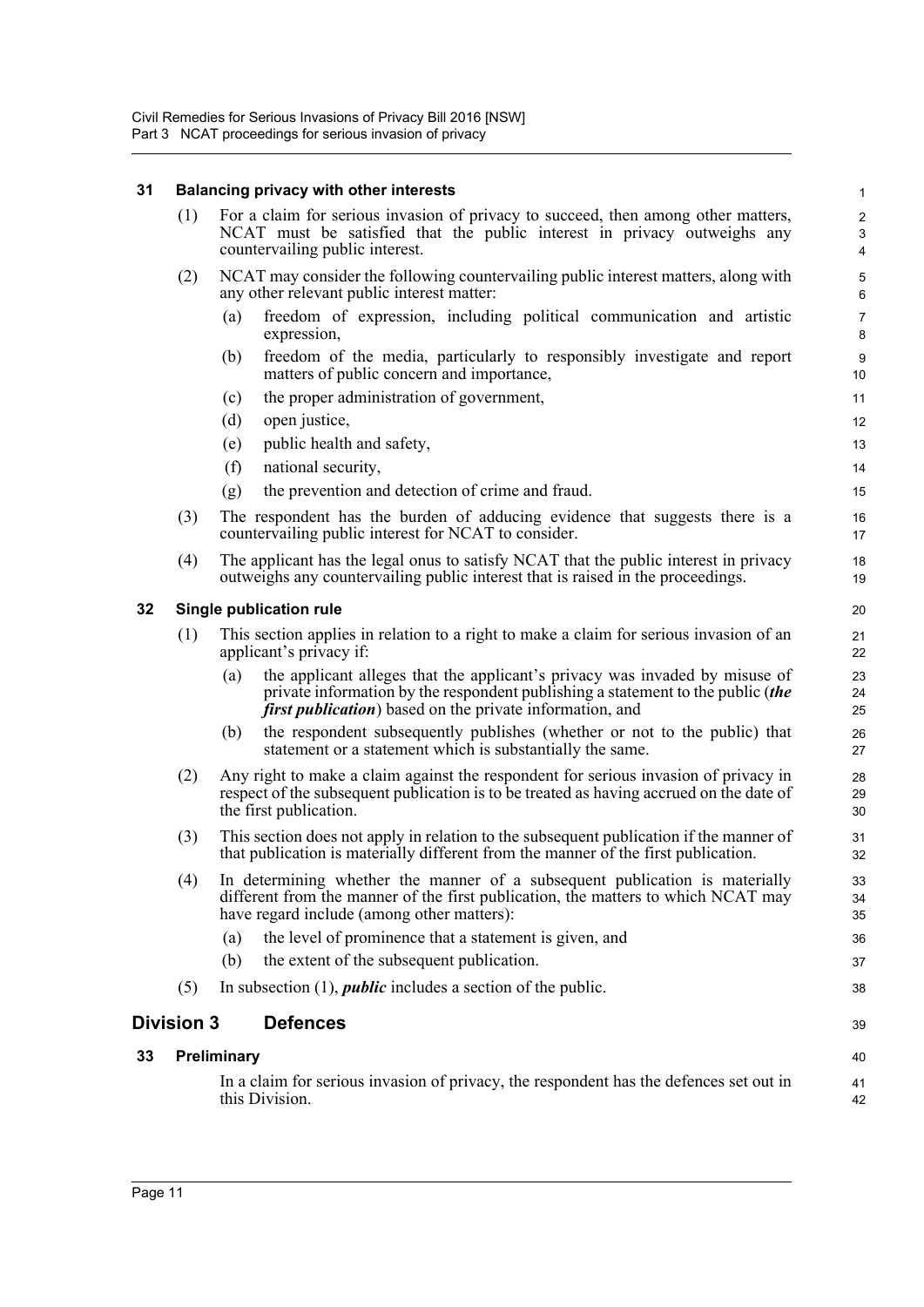<span id="page-20-3"></span><span id="page-20-2"></span><span id="page-20-1"></span><span id="page-20-0"></span>

| 34 |                   | <b>Defences</b>        |                                                                                                                                                                                                                                                                                                                                                    | $\mathbf{1}$                   |
|----|-------------------|------------------------|----------------------------------------------------------------------------------------------------------------------------------------------------------------------------------------------------------------------------------------------------------------------------------------------------------------------------------------------------|--------------------------------|
|    | (1)               |                        | Lawful conduct                                                                                                                                                                                                                                                                                                                                     | $\overline{2}$                 |
|    |                   |                        | It is a defence if the respondent proves that the conduct of the respondent was<br>required or authorised:                                                                                                                                                                                                                                         | $\ensuremath{\mathsf{3}}$<br>4 |
|    |                   | (a)                    | by or under New South Wales law or Commonwealth law, or                                                                                                                                                                                                                                                                                            | 5                              |
|    |                   | (b)                    | by an Australian court or tribunal or a process of such a court or tribunal.                                                                                                                                                                                                                                                                       | 6                              |
|    | (2)               |                        | Protection of person or property                                                                                                                                                                                                                                                                                                                   | $\overline{7}$                 |
|    |                   |                        | It is a defence if the respondent proves that the conduct of the respondent was done<br>for the purpose of lawfully defending or protecting a person or property (including<br>the prosecution or defence of civil or criminal proceedings) and that conduct was a<br>proportionate, necessary and reasonable response to the situation concerned. | 8<br>9<br>10<br>11             |
|    | (3)               |                        | Absolute privilege, publication of public document and fair report of proceedings<br>of public concern                                                                                                                                                                                                                                             | 12<br>13                       |
|    |                   |                        | It is a defence if the respondent proves that the conduct of the respondent was the<br>publication of matter that, if it is assumed that the publication is defamatory, would<br>attract any of the following defences to an action for defamation:                                                                                                | 14<br>15<br>16                 |
|    |                   | (a)                    | the defence of absolute privilege (whether at general law or under section 27<br>of the <i>Defamation Act 2005</i> ),                                                                                                                                                                                                                              | 17<br>18                       |
|    |                   | (b)                    | the defence of publication of a public document under section 28 of the<br>Defamation Act 2005,                                                                                                                                                                                                                                                    | 19<br>20                       |
|    |                   | (c)                    | any of the defences of fair report of proceedings of public concern under<br>section 29 of the <i>Defamation Act 2005</i> .                                                                                                                                                                                                                        | 21<br>22                       |
|    | (4)               |                        | <b>Necessity</b>                                                                                                                                                                                                                                                                                                                                   | 23                             |
|    |                   |                        | It is a defence if the respondent proves that the conduct of the respondent was based<br>on necessity, where the respondent had a reasonable belief that the conduct in<br>invading the applicant's privacy was necessary to prevent an imminent and greater<br>harm and that conduct was a reasonable response to the situation concerned.        | 24<br>25<br>26<br>27           |
|    | (5)               | <b>Consent</b>         |                                                                                                                                                                                                                                                                                                                                                    | 28                             |
|    |                   | conduct.               | It is a defence if the respondent proves that the applicant, or another person having<br>lawful authority to do so for the applicant, expressly or impliedly consented to the                                                                                                                                                                      | 29<br>30<br>31                 |
|    | (6)               |                        | <b>Definition</b>                                                                                                                                                                                                                                                                                                                                  | 32                             |
|    |                   |                        | In this section:                                                                                                                                                                                                                                                                                                                                   | 33                             |
|    |                   |                        | <i>public document</i> means:                                                                                                                                                                                                                                                                                                                      | 34                             |
|    |                   | (a)                    | a public document or a fair copy of a public document, or                                                                                                                                                                                                                                                                                          | 35                             |
|    |                   | (b)                    | a fair summary of, or a fair extract from, a public document.                                                                                                                                                                                                                                                                                      | 36                             |
|    | <b>Division 4</b> |                        | <b>Remedies</b>                                                                                                                                                                                                                                                                                                                                    | 37                             |
| 35 |                   | Preliminary            |                                                                                                                                                                                                                                                                                                                                                    | 38                             |
|    |                   |                        | In a claim for serious invasion of privacy, NCAT may grant relief in accordance with<br>this Division.                                                                                                                                                                                                                                             | 39<br>40                       |
| 36 |                   | <b>Monetary relief</b> |                                                                                                                                                                                                                                                                                                                                                    | 41                             |
|    | (1)               |                        | NCAT may award damages, including damages for emotional distress.                                                                                                                                                                                                                                                                                  | 42                             |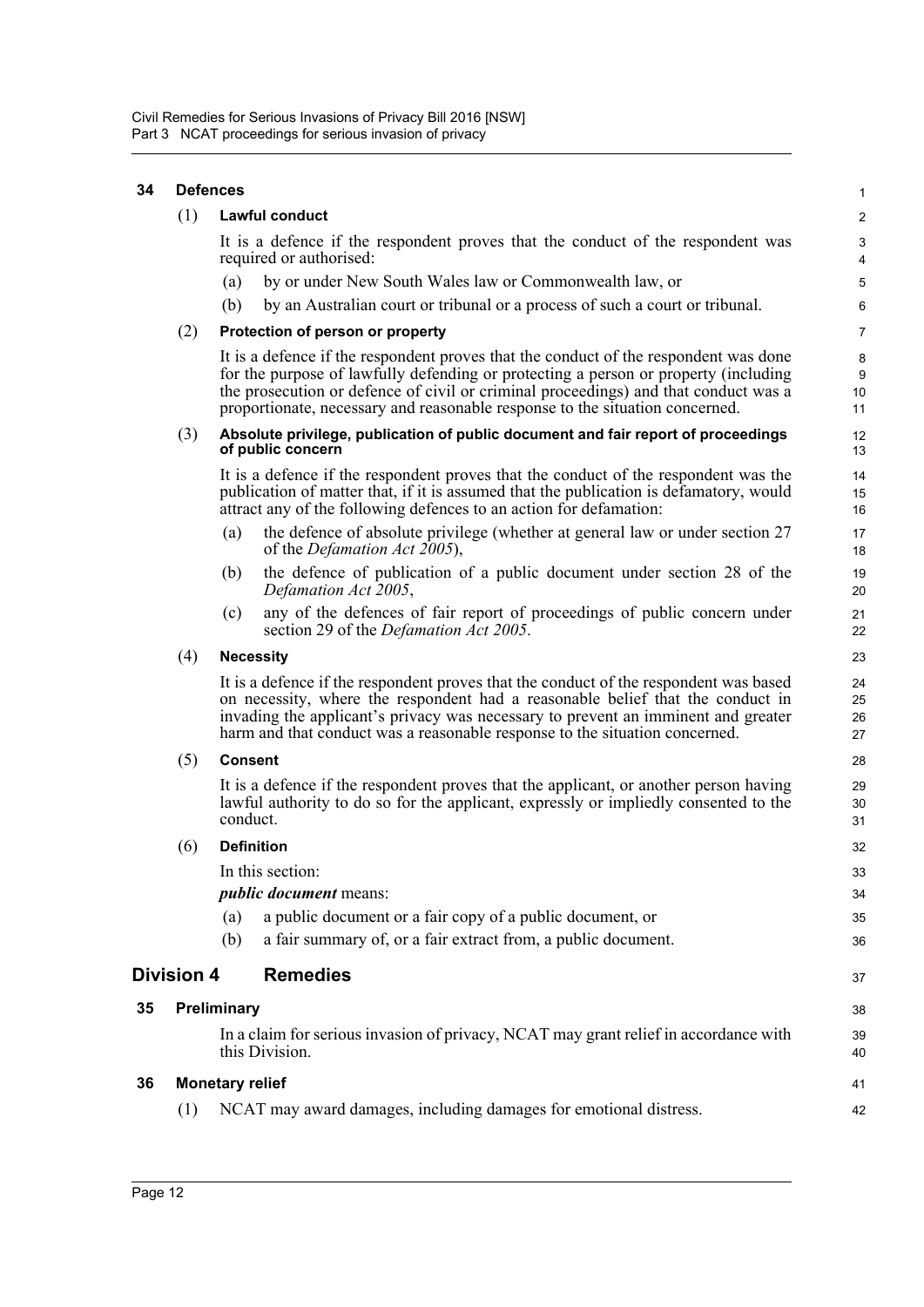- (2) When determining the amount of damages, NCAT may consider the following, among other matters:
	- (a) whether the respondent had made an appropriate apology to the applicant,
	- (b) whether the respondent had published a correction,
	- (c) whether the applicant had already recovered compensation, or has agreed to receive compensation in relation to the conduct of the respondent,

- (d) whether either party took reasonable steps to settle the dispute without litigation,
- (e) whether the respondent's conduct following the invasion of privacy, including during the proceedings, was unreasonable and had subjected the applicant to particular or additional embarrassment, harm, distress or humiliation.
- (3) The amount of damages that may be awarded is not to exceed an amount equal to the jurisdictional limit of the District Court (as defined in section 4 of the *District Court Act 1973*) that is applicable at the time damages are awarded.

**Note.** At the time of enactment of this Act, the jurisdictional limit of the District Court was \$750,000.

(4) Subject to subsection (3) and without affecting the generality of that subsection, the amount of damages for non-economic loss that may be awarded is not to exceed the maximum amount that may be awarded for non-economic loss in defamation proceedings and that is applicable at the time damages are awarded.

**Note.** Section 35 (1) of the *Defamation Act 2005* specifies the maximum amount that may be awarded for non-economic loss in defamation proceedings, but this is subject to the jurisdictional limit, referred to in subsection (3) of this section, for damages generally.

- (5) NCAT may not award:
	- (a) aggravated damages, or
	- (b) exemplary damages, or
	- (c) an account of profits.

#### <span id="page-21-0"></span>**37 Non-monetary relief**

#### (1) **Restraint of conduct**

NCAT may at any stage of proceedings grant an order restraining the threatened or apprehended invasion of privacy, where it appears to NCAT to be just or convenient and on such terms as NCAT thinks fit.

#### (2) **Factors to be considered in relation to interim restraint of conduct**

When considering whether to grant relief under subsection (1) before the complaint is finally dealt with, NCAT must have particular regard to freedom of expression and any other matters of public interest.

#### (3) **Declaration**

NCAT may make an order declaring that the respondent's conduct has seriously invaded the privacy of the applicant.

#### (4) **Delivery up or destruction of material**

NCAT may make an order requiring that the respondent deliver to the applicant or destroy any articles, documents or other material, and all copies of them, concerning the applicant or belonging to the applicant that:

(a) are in the possession of the applicant or that the applicant is able to retrieve, and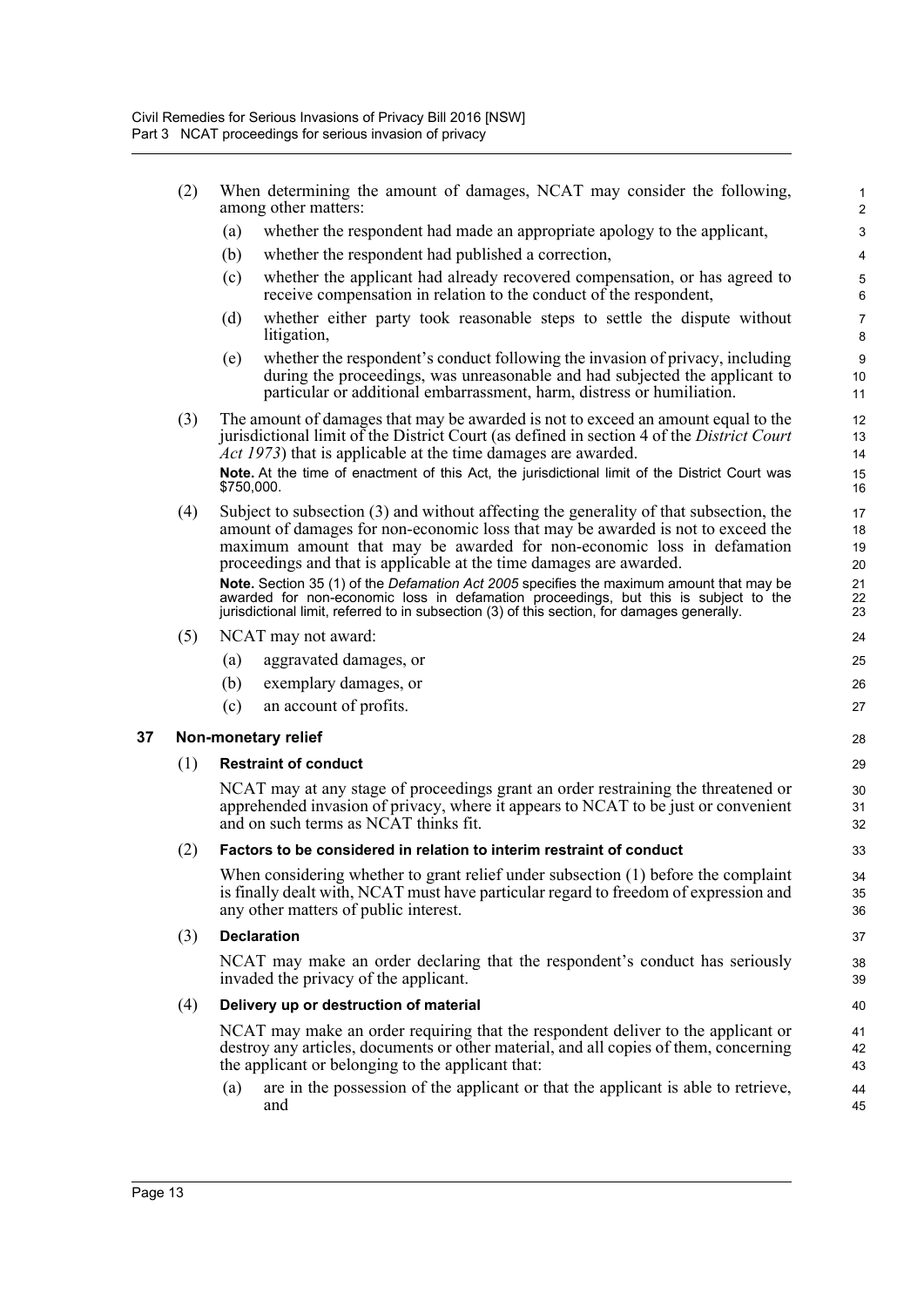|     | (b)        | were obtained or made as a result of the invasion of the applicant's privacy or<br>were published during the course of the conduct giving rise to the invasion of<br>privacy. | $\overline{c}$<br>3 |
|-----|------------|-------------------------------------------------------------------------------------------------------------------------------------------------------------------------------|---------------------|
| (5) | Correction |                                                                                                                                                                               |                     |
|     |            | NCAT may make an order for the publication of a correction where false private<br>information has been published.                                                             | 5<br>6              |
| (6) | Apology    |                                                                                                                                                                               | 7                   |
|     | manner.    | NCAT may make an order requiring the applicant to make an apology in a specified                                                                                              | 8<br>9              |
| (7) |            | <b>Other relief</b>                                                                                                                                                           | 10                  |
|     |            | NCAT may grant such other non-monetary relief as NCAT considers necessary in<br>the circumstances.                                                                            | 11<br>12            |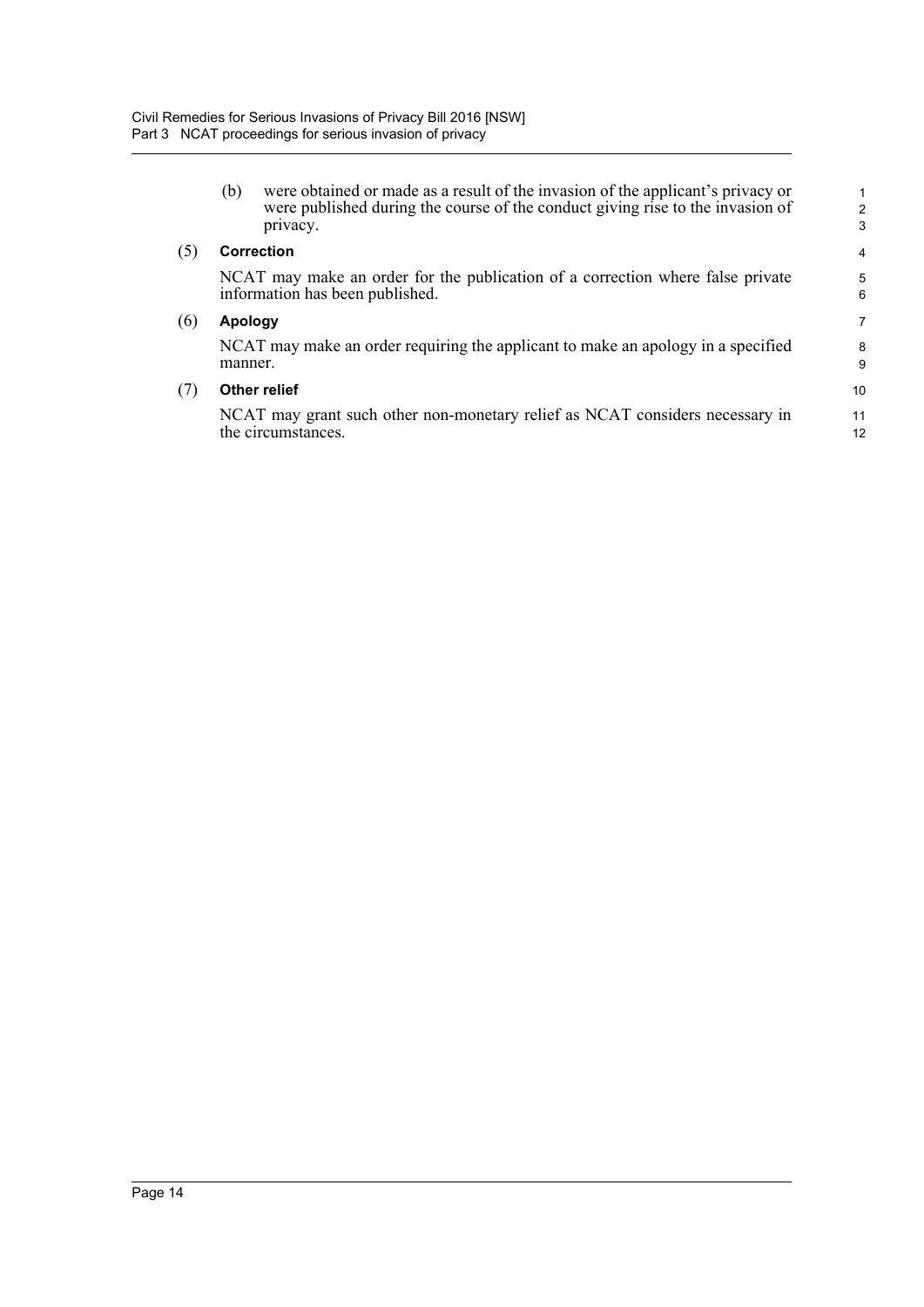<span id="page-23-8"></span><span id="page-23-7"></span><span id="page-23-6"></span><span id="page-23-5"></span><span id="page-23-4"></span><span id="page-23-3"></span><span id="page-23-2"></span><span id="page-23-1"></span><span id="page-23-0"></span>

| Part 4            |                                    | <b>Role of Privacy Commissioner</b>                                                                                                                                                                     |                                                                                                                                                                                                                                                               |                      |  |  |  |
|-------------------|------------------------------------|---------------------------------------------------------------------------------------------------------------------------------------------------------------------------------------------------------|---------------------------------------------------------------------------------------------------------------------------------------------------------------------------------------------------------------------------------------------------------------|----------------------|--|--|--|
| <b>Division 1</b> |                                    |                                                                                                                                                                                                         | <b>Preliminary</b>                                                                                                                                                                                                                                            | 2                    |  |  |  |
| 38                | <b>Introduction</b>                |                                                                                                                                                                                                         | 3                                                                                                                                                                                                                                                             |                      |  |  |  |
|                   |                                    | This Part gives functions to the Privacy Commissioner in relation to alleged serious<br>invasions of privacy.                                                                                           |                                                                                                                                                                                                                                                               |                      |  |  |  |
| 39                |                                    | <b>Definitions</b>                                                                                                                                                                                      |                                                                                                                                                                                                                                                               | 6                    |  |  |  |
|                   |                                    | In this Part:                                                                                                                                                                                           | 7                                                                                                                                                                                                                                                             |                      |  |  |  |
|                   |                                    | <i>complaint</i> means a complaint to the Privacy Commissioner under this Part.                                                                                                                         |                                                                                                                                                                                                                                                               |                      |  |  |  |
|                   |                                    |                                                                                                                                                                                                         | determination means a determination of the Privacy Commissioner under section 47.<br><i>the complainant</i> and <i>the respondent</i> —see section 41 $(2)$ .                                                                                                 | $9\,$<br>10          |  |  |  |
| <b>Division 2</b> |                                    | <b>Role of Privacy Commissioner</b>                                                                                                                                                                     |                                                                                                                                                                                                                                                               | 11                   |  |  |  |
| 40                | <b>Role</b>                        |                                                                                                                                                                                                         |                                                                                                                                                                                                                                                               | 12                   |  |  |  |
|                   | (1)                                |                                                                                                                                                                                                         | The Privacy Commissioner may, in accordance with this Part, receive and deal with<br>complaints about serious invasions of privacy.                                                                                                                           | 13<br>14             |  |  |  |
|                   | (2)                                | NCAT.                                                                                                                                                                                                   | The Privacy Commissioner may assist a court as amicus curiae, or assist NCAT in a<br>similar role, in connection with an alleged serious invasion of privacy, where the<br>Commissioner considers it appropriate to do so, and with the leave of the court or | 15<br>16<br>17<br>18 |  |  |  |
|                   | (3)                                |                                                                                                                                                                                                         | The Privacy Commissioner may intervene in proceedings before a court or NCAT in<br>connection with an alleged serious invasion of privacy, where the Commissioner<br>considers it appropriate to do so, and with the leave of the court or NCAT.              | 19<br>20<br>21       |  |  |  |
|                   | <b>Division 3</b>                  | <b>Complaints</b>                                                                                                                                                                                       |                                                                                                                                                                                                                                                               |                      |  |  |  |
| 41                | <b>Making of complaint</b>         |                                                                                                                                                                                                         |                                                                                                                                                                                                                                                               |                      |  |  |  |
|                   | (1)                                |                                                                                                                                                                                                         | An individual may make a complaint to the Privacy Commissioner about an alleged<br>serious invasion of the individual's privacy by a person.                                                                                                                  | 24<br>25             |  |  |  |
|                   | (2)                                |                                                                                                                                                                                                         | In this Part:                                                                                                                                                                                                                                                 | 26                   |  |  |  |
|                   |                                    | (a)                                                                                                                                                                                                     | the individual is referred to as <i>the complainant</i> , and                                                                                                                                                                                                 | 27                   |  |  |  |
|                   |                                    | (b)                                                                                                                                                                                                     | the other person is referred to as the respondent.                                                                                                                                                                                                            | 28                   |  |  |  |
| 42                | <b>Provisions about complaints</b> |                                                                                                                                                                                                         |                                                                                                                                                                                                                                                               |                      |  |  |  |
|                   | (1)                                | A complaint may be in writing or verbal, but the Privacy Commissioner may require<br>a verbal complaint to be put in writing.                                                                           |                                                                                                                                                                                                                                                               |                      |  |  |  |
|                   | (2)                                |                                                                                                                                                                                                         | The Privacy Commissioner may require information about a complaint to be<br>provided by the complainant in a particular manner or form, and may require a<br>complaint to be verified by statutory declaration.                                               | 32<br>33<br>34       |  |  |  |
|                   | (3)                                | A complaint must be made within 6 months (or such later time as the Privacy<br>Commissioner may allow) from the time the complainant first became aware of the<br>conduct the subject of the complaint. |                                                                                                                                                                                                                                                               | 35<br>36<br>37       |  |  |  |
|                   | (4)                                |                                                                                                                                                                                                         | The complainant may amend or withdraw a complaint.                                                                                                                                                                                                            | 38                   |  |  |  |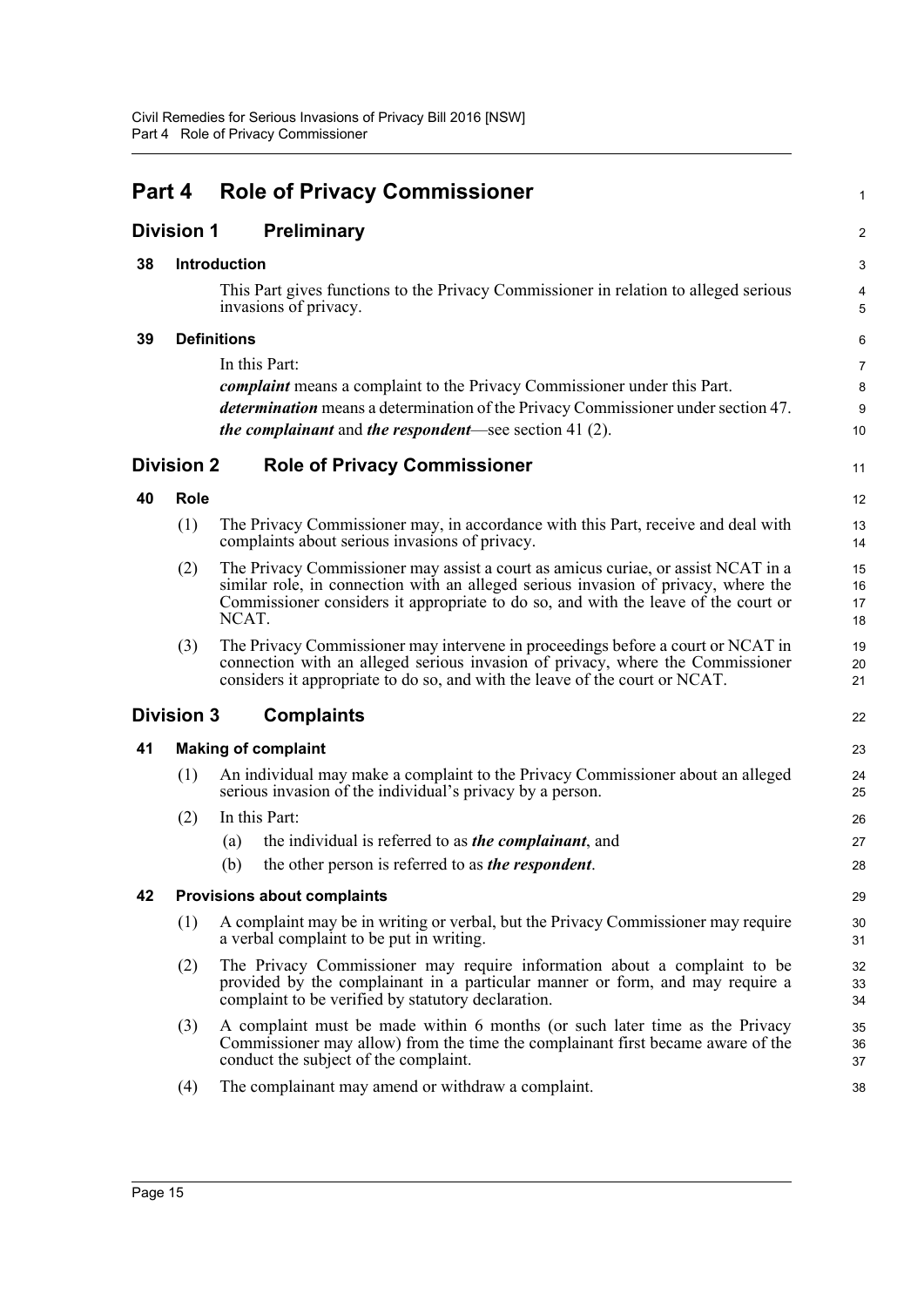#### <span id="page-24-0"></span>**43 Preliminary assessment of complaint**

- (1) The Privacy Commissioner may conduct a preliminary assessment of a complaint for the purpose of deciding whether to deal with the complaint.
- (2) The Privacy Commissioner may decide not to deal with a complaint if the Commissioner is satisfied that:
	- (a) the subject-matter of the complaint does not amount to a serious invasion of privacy, or

41

42 43

- (b) the complaint is frivolous, vexatious or lacking in substance, or is not in good faith, or
- (c) the subject-matter of the complaint relates to a matter permitted or required by or under any law, or
- (d) the subject-matter of the complaint should be dealt with by a court or NCAT, or
- (e) there is available to the complainant another alternative, satisfactory and readily available means of redress.

#### <span id="page-24-1"></span>**44 Referring complaint to other authorities**

- (1) The Privacy Commissioner may refer a complaint for investigation or other action to any person or body (*relevant authority*) considered by the Commissioner to be appropriate in the circumstances.
- (2) The Privacy Commissioner may communicate to the relevant authority any information that the Privacy Commissioner has obtained in relation to the complaint.
- (3) The Privacy Commissioner may refer a complaint to a relevant authority under this section only after appropriate consultation with the complainant and the relevant authority, and after taking their views into consideration.
- (4) A complaint is not to be referred to a court or NCAT under this section.

#### <span id="page-24-2"></span>**45 Dealing with complaint**

- (1) If the Privacy Commissioner decides to deal with a complaint, the Commissioner may deal with the complaint and make such inquiries and investigations in relation to the complaint as the Commissioner thinks appropriate.
- (2) If the Privacy Commissioner declines to deal with a complaint, the Commissioner must advise the complainant of the reasons for declining to deal with the complaint.

#### <span id="page-24-3"></span>**46 Conciliation**

- (1) In dealing with a complaint, the Privacy Commissioner may endeavour to resolve the complaint by conciliation.
- (2) The Privacy Commissioner may by written notice request the complainant and the respondent to appear before the Commissioner in conciliation proceedings.
- (3) The parties to any such conciliation proceedings before the Privacy Commissioner are not entitled to be represented by any other person except by leave of the Commissioner.
- (4) The procedures for conciliation are to be determined by the Privacy Commissioner.

### <span id="page-24-4"></span>**Division 4 Determination of complaints**

#### <span id="page-24-5"></span>**47 Determination of Privacy Commissioner**

(1) After investigating a complaint, the Privacy Commissioner may: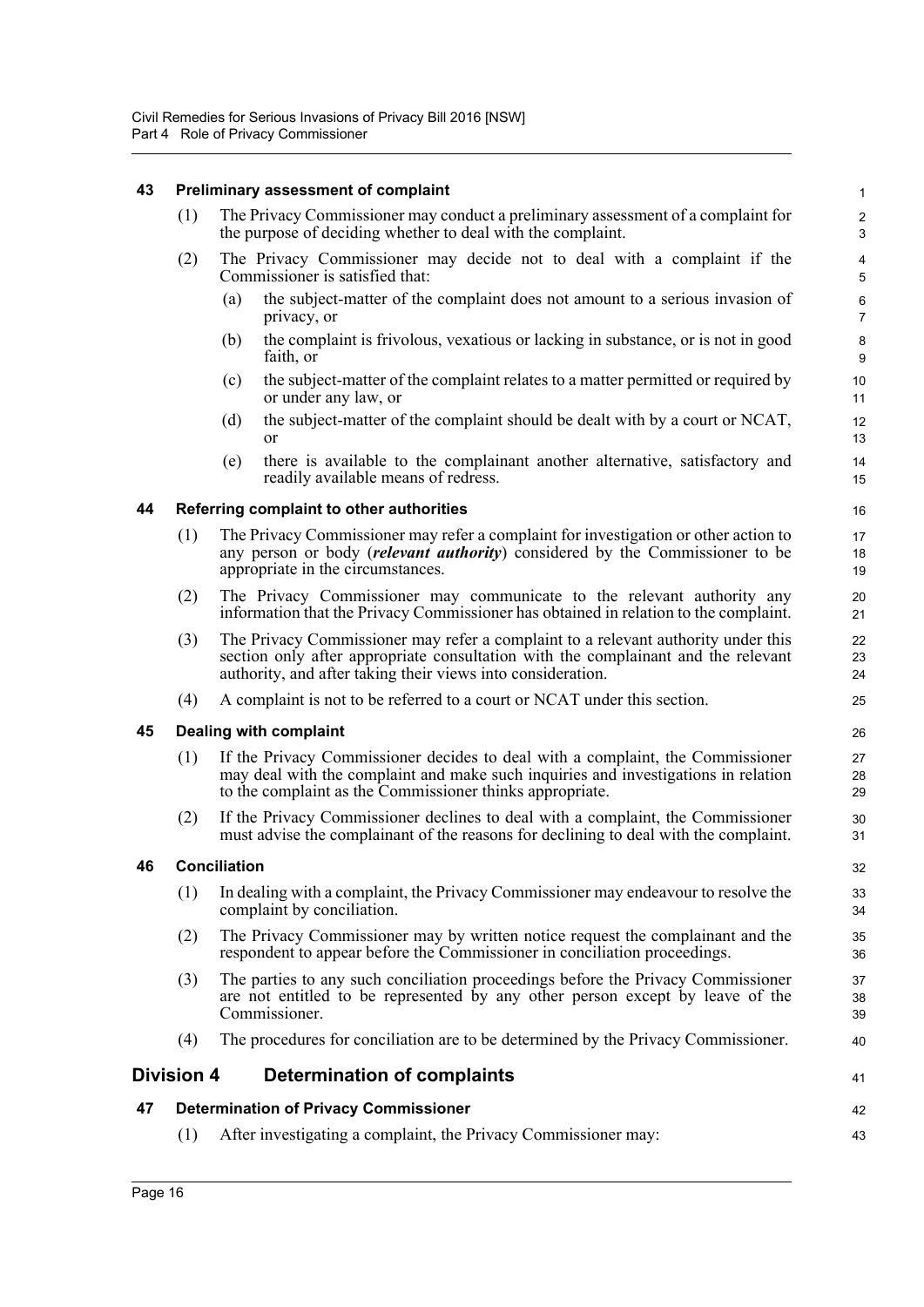- (a) if the Commissioner finds the complaint is not substantiated—make a determination dismissing the complaint, or
- (b) if the Commissioner finds the complaint is substantiated—make a determination that includes one or more of the following:
	- (i) a declaration that the respondent has engaged in conduct constituting a serious invasion of the privacy of an individual and must not repeat or continue conduct of that kind,

- (ii) a declaration that the respondent must take specified steps within a specified period to ensure that any conduct of that kind is not repeated or continued,
- (iii) a declaration that the respondent must perform any reasonable act or course of conduct within a specified period to redress any loss or damage (including emotional distress) suffered by the complainant, including, for example, to make an apology to the complainant or to cause any relevant material to be taken down,
- (iv) a declaration that it would be inappropriate for any further action to be taken in the matter.
- (2) The Privacy Commissioner is, in a determination, to state any findings of fact upon which the determination is based.
- (3) The Privacy Commissioner may include, in a determination, a declaration that the complainant is entitled to a specified amount to reimburse the complainant for expenses reasonably incurred by the complainant in connection with the making of the complaint and the investigation of the complaint.
- (4) A determination under subsection (1) (b) may include any order that the Privacy Commissioner considers necessary or appropriate.
- (5) A determination is not binding or conclusive between any of the parties to the determination.

#### <span id="page-25-0"></span>**48 Proceedings to enforce determination**

- (1) Proceedings to enforce a determination may be commenced in NCAT by the complainant or the Privacy Commissioner by application to NCAT.
- (2) If NCAT is satisfied that the respondent has engaged in conduct that constitutes a serious invasion of the privacy of the complainant, NCAT may make an order confirming the determination.
- (3) A determination may be confirmed either without variation or with specified variations of a kind that may be made by the Commissioner.
- (4) An order under this section confirming a determination (with or without variation):
	- (a) is taken to be an order in the same terms as the determination, and
	- (b) is declared to be a designated order for the purposes of section 72 of the *Civil and Administrative Tribunal Act 2013* (Contravention of orders of Tribunal).
- (5) NCAT is to deal by way of a hearing de novo with the question whether the respondent has engaged in conduct that constitutes a serious invasion of the privacy of the complainant.
- (6) Despite subsection (5), the court may receive any of the following as evidence in proceedings about a determination:
	- (a) a copy of the Commissioner's written reasons for the determination,
	- (b) a copy of any document that was before the Commissioner,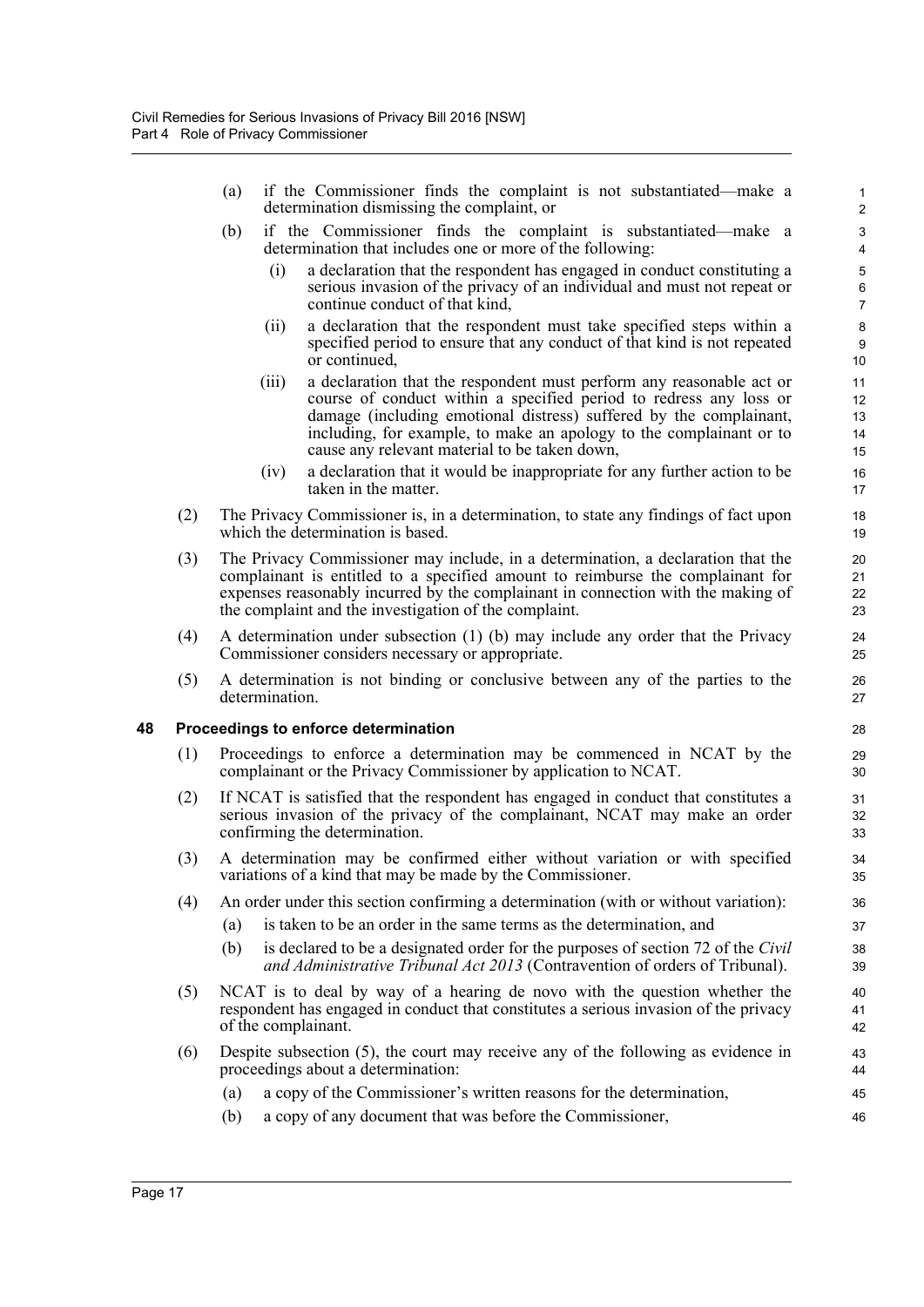(c) a copy of a record (including any audio or audio-visual recording) of any hearing before the Commissioner (including any oral submissions made).

1 2

16

#### <span id="page-26-0"></span>**49 Referral to NCAT**

- (1) The Privacy Commissioner may refer a complaint on behalf of a complainant to NCAT where there is a failure to act within a reasonable time on a determination made in relation to the complaint.
- (2) The claim is then to be dealt with as if it had been the subject of an application to NCAT under Part 3.

#### <span id="page-26-1"></span>**50 Reports of Privacy Commissioner**

- (1) The Privacy Commissioner may make a written report as to any findings or recommendations by the Commissioner in relation to a complaint dealt with by the Commissioner under this Part.
- (2) The Privacy Commissioner may give a copy of any such report to the complainant, and to such other persons or bodies as appear to be materially involved in matters concerning the complaint.

### <span id="page-26-2"></span>**Division 5 Miscellaneous**

#### <span id="page-26-3"></span>**51 Complainant may commence proceedings in court or NCAT**

Nothing in this Part prevents a complainant or former complainant from at any time:

- (a) bringing an action in a court based on the statutory cause of action under Part 2, or
- (b) making an application to NCAT for serious invasion of privacy under Part 3, in relation to the same or substantially the same subject-matter as that alleged in the complaint.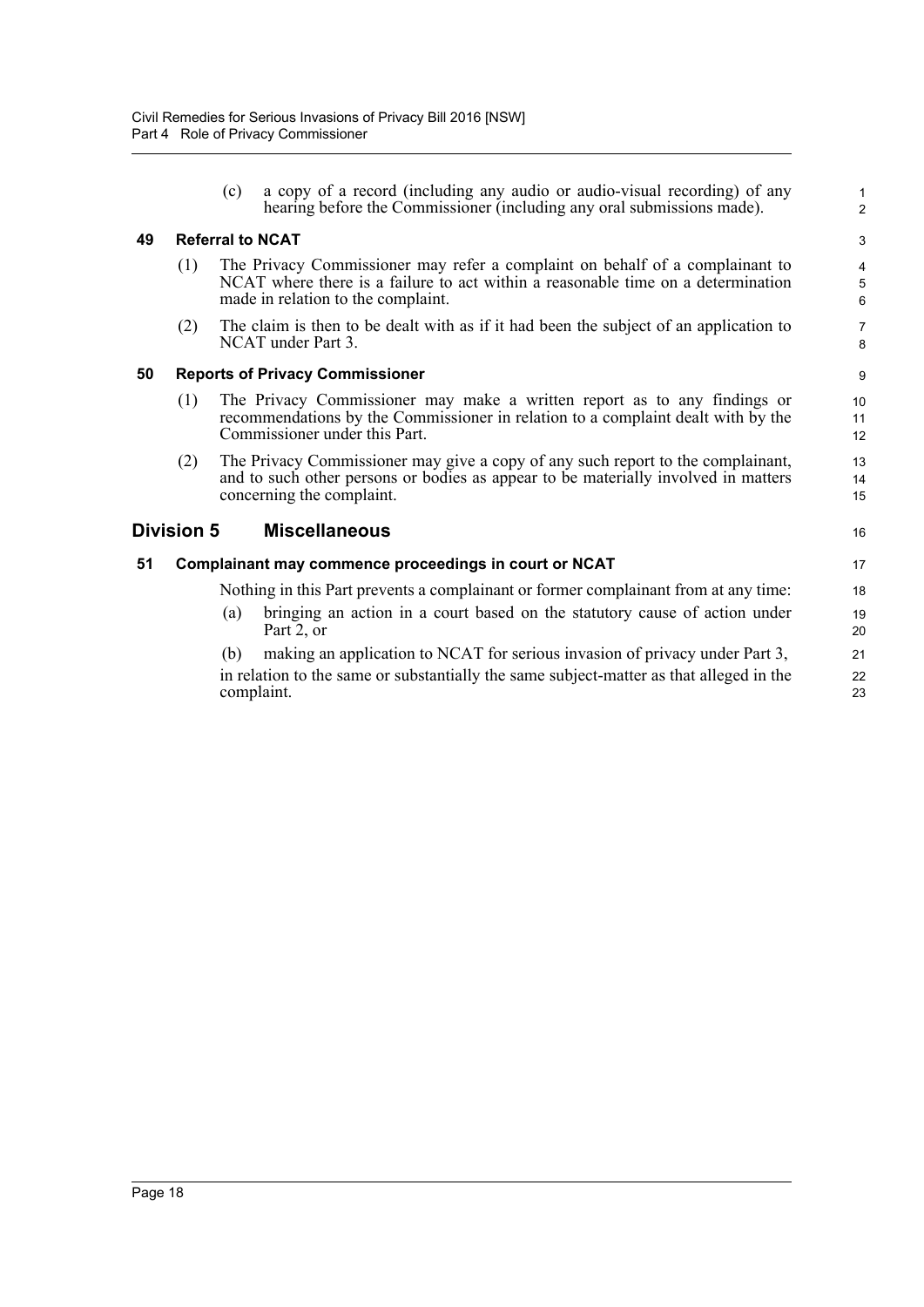## <span id="page-27-0"></span>**Part 5 Miscellaneous**

#### <span id="page-27-1"></span>**52 NCAT rules**

Without limiting anything in the *Civil and Administrative Tribunal Act 2013*, the power of NCAT to make rules under that Act includes power to make rules, not inconsistent with this Act, for or with respect to any aspect of NCAT's jurisdiction or functions under this Act, including (without limitation):

- (a) the composition of the Administrative and Equal Opportunity Division of NCAT when exercising jurisdiction or functions under this Act, and
- (b) applications to and proceedings in NCAT under Part 3 or 4.

#### <span id="page-27-2"></span>**53 Regulations**

The Governor may make regulations, not inconsistent with this Act, for or with respect to any matter that by this Act is required or permitted to be prescribed or that is necessary or convenient to be prescribed for carrying out or giving effect to this Act.

#### <span id="page-27-3"></span>**54 Act does not apply to pre-existing invasions of privacy**

This Act does not apply to alleged invasions of privacy occurring before the commencement of this section.

#### <span id="page-27-4"></span>**55 Review of Act**

- (1) The Minister is to review this Act to determine whether the policy objectives of the Act remain valid and whether the terms of the Act remain appropriate for securing those objectives.
- (2) The review is to be undertaken as soon as possible after the period of 5 years from the day appointed by proclamation for the commencement of this Act or, if more than one day is appointed, the first of those days.
- (3) A report on the outcome of the review is to be tabled in each House of Parliament within 12 months after the end of the period of 5 years.

 $\overline{2}$ 3

1

10 11

12 13 14

15 16 17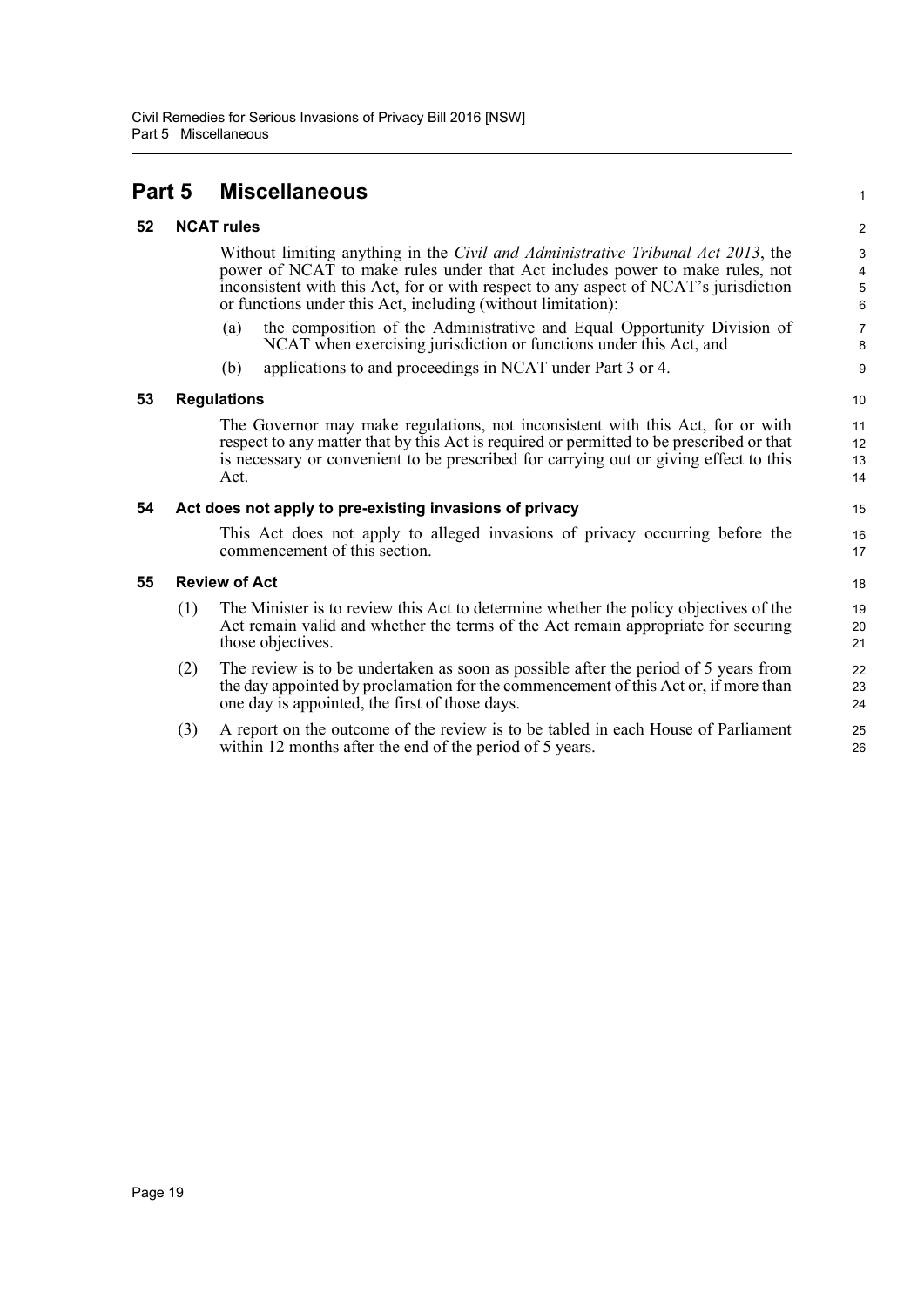<span id="page-28-0"></span>

| <b>Schedule 1</b> |                    |                             |       | <b>Amendment of Limitation Act 1969 No 31</b>                                                                                                                                                                                                                                                                                                                             | 1                          |  |  |  |  |
|-------------------|--------------------|-----------------------------|-------|---------------------------------------------------------------------------------------------------------------------------------------------------------------------------------------------------------------------------------------------------------------------------------------------------------------------------------------------------------------------------|----------------------------|--|--|--|--|
| [1]               |                    | <b>Section 14C</b>          |       |                                                                                                                                                                                                                                                                                                                                                                           |                            |  |  |  |  |
|                   |                    | Insert after section 14B:   |       |                                                                                                                                                                                                                                                                                                                                                                           |                            |  |  |  |  |
|                   | <b>14C</b>         | Serious invasion of privacy |       |                                                                                                                                                                                                                                                                                                                                                                           |                            |  |  |  |  |
|                   |                    | (1)                         |       | An action on a cause of action for serious invasion of privacy under Part 2 of<br>the Civil Remedies for Serious Invasions of Privacy Act 2016 is not<br>maintainable if brought after the end of a limitation period of the earlier of:                                                                                                                                  | 5<br>6<br>7                |  |  |  |  |
|                   |                    |                             | (a)   | one year from the date on which the plaintiff became aware of the<br>invasion of privacy, or                                                                                                                                                                                                                                                                              | 8<br>9                     |  |  |  |  |
|                   |                    |                             | (b)   | three years from the date on which the invasion of privacy occurred.                                                                                                                                                                                                                                                                                                      | 10                         |  |  |  |  |
|                   |                    | (2)                         |       | However, if:                                                                                                                                                                                                                                                                                                                                                              |                            |  |  |  |  |
|                   |                    |                             | (a)   | the invasion of privacy occurred before the date on which the plaintiff<br>reached the age of 18 years, and                                                                                                                                                                                                                                                               | 12<br>13                   |  |  |  |  |
|                   |                    |                             | (b)   | an action on the cause of action is not maintainable under<br>subsection $(1)$ ,                                                                                                                                                                                                                                                                                          | 14<br>15                   |  |  |  |  |
|                   |                    |                             |       | an action on the cause of action is maintainable if brought within a limitation<br>period of one year from the date on which the plaintiff reached that age.                                                                                                                                                                                                              | 16<br>17                   |  |  |  |  |
| $[2]$             |                    | <b>Section 15 Accounts</b>  |       |                                                                                                                                                                                                                                                                                                                                                                           | 18                         |  |  |  |  |
|                   |                    |                             |       | Insert at the end of the section:                                                                                                                                                                                                                                                                                                                                         | 19                         |  |  |  |  |
|                   |                    | (2)                         | 2016: | However, in the case of an action on a cause of action for serious invasion of<br>privacy under Part 2 of the Civil Remedies for Serious Invasions of Privacy Act                                                                                                                                                                                                         | 20<br>21<br>22             |  |  |  |  |
|                   |                    |                             | (a)   | subsection $(1)$ does not apply, and                                                                                                                                                                                                                                                                                                                                      | 23                         |  |  |  |  |
|                   |                    |                             | (b)   | the action is not maintainable if brought after the expiration of the<br>relevant limitation period under section 14C.                                                                                                                                                                                                                                                    | 24<br>25                   |  |  |  |  |
| $[3]$             |                    | Part 3, Division 2B         |       |                                                                                                                                                                                                                                                                                                                                                                           |                            |  |  |  |  |
|                   |                    |                             |       | Insert after Division 2A:                                                                                                                                                                                                                                                                                                                                                 | 27                         |  |  |  |  |
|                   | <b>Division 2B</b> |                             |       | Serious invasion of privacy                                                                                                                                                                                                                                                                                                                                               | 28                         |  |  |  |  |
|                   | 56E                |                             |       | <b>Extension of limitation period by court</b>                                                                                                                                                                                                                                                                                                                            | 29                         |  |  |  |  |
|                   |                    | (1)                         |       | A person claiming to have a cause of action for serious invasion of privacy<br>under Part 2 of the Civil Remedies for Serious Invasions of Privacy Act 2016<br>may apply to the court for an order extending the limitation period mentioned<br>in section 14C $(1)$ (a) or $(2)$ for the cause of action.                                                                | 30<br>31<br>32<br>33       |  |  |  |  |
|                   |                    | (2)                         |       | A court must, if satisfied that it was not reasonable in the circumstances for the<br>plaintiff to have commenced an action in relation to the matter complained of<br>within 1 year from the date on which the cause of action first accrued, extend<br>the limitation period mentioned in section 14C $(1)$ (a) to a period of up to<br>3 years running from that date. | 34<br>35<br>36<br>37<br>38 |  |  |  |  |
|                   |                    | (3)                         |       | A court may not order the extension of the limitation period for a cause of<br>action for serious invasion of privacy under Part 2 of the Civil Remedies for<br>Serious Invasions of Privacy Act 2016 other than in the circumstances<br>specified in subsection $(2)$ .                                                                                                  | 39<br>40<br>41<br>42       |  |  |  |  |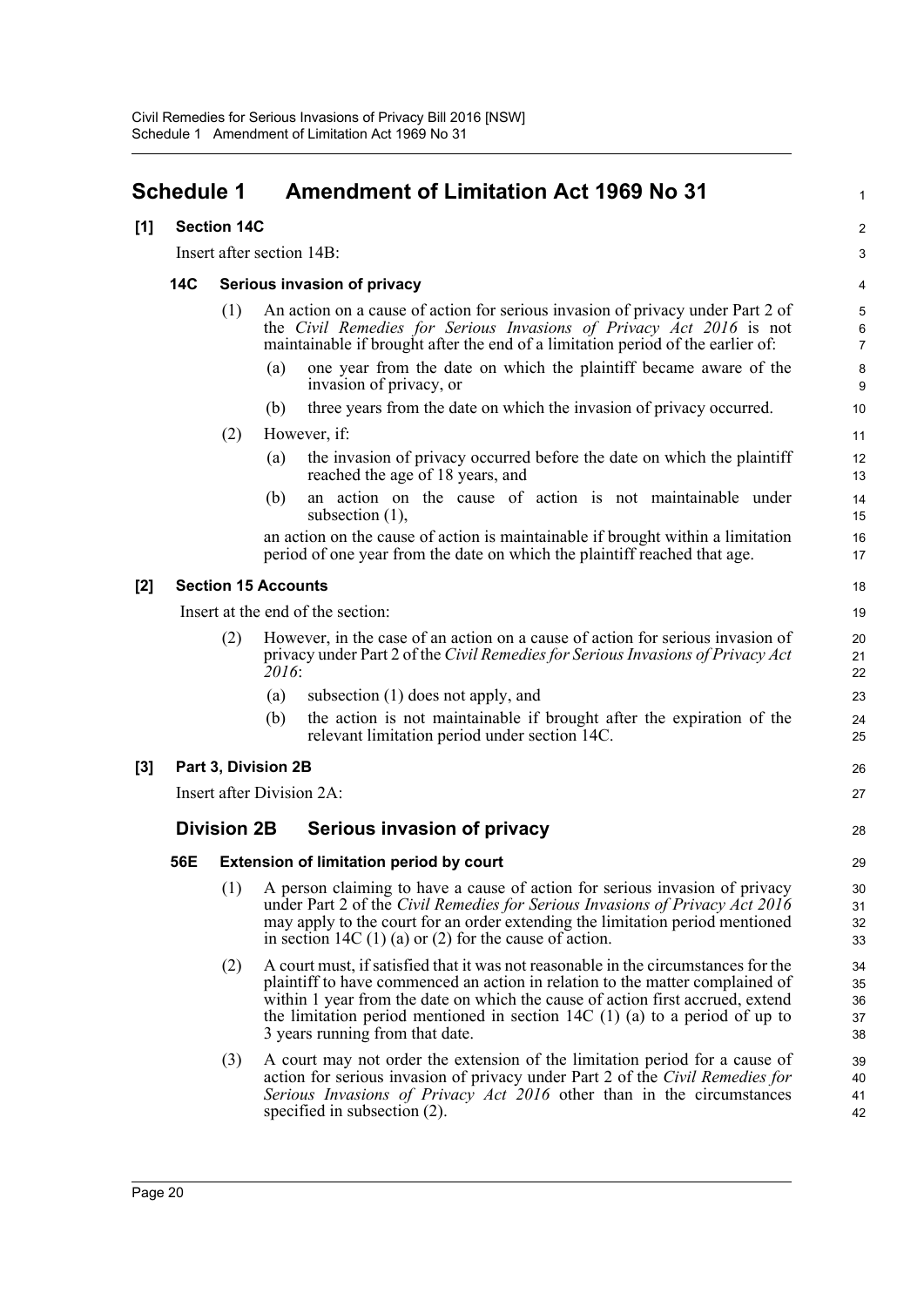#### **56F Effect of order**

If a court orders the extension of a limitation period for a cause of action under section 56E, the limitation period is accordingly extended for the purposes of:

- (a) an action brought by the applicant in that court on the cause of action that the applicant claims to have, and
- (b) section 26 (1) (b) in relation to any associated contribution action brought by the person against whom the cause of action lies.

#### **56G Costs**

Without affecting any discretion that a court has in relation to costs, a court hearing an action brought as a result of an order under section 56E may reduce the costs otherwise payable to a successful plaintiff, on account of the expense to which the defendant has been put because the action was commenced outside the original limitation period.

#### **56H Prior expiry of limitation period**

An order for the extension of a limitation period, and an application for such an order, may be made under this Division even though the limitation period has already expired.